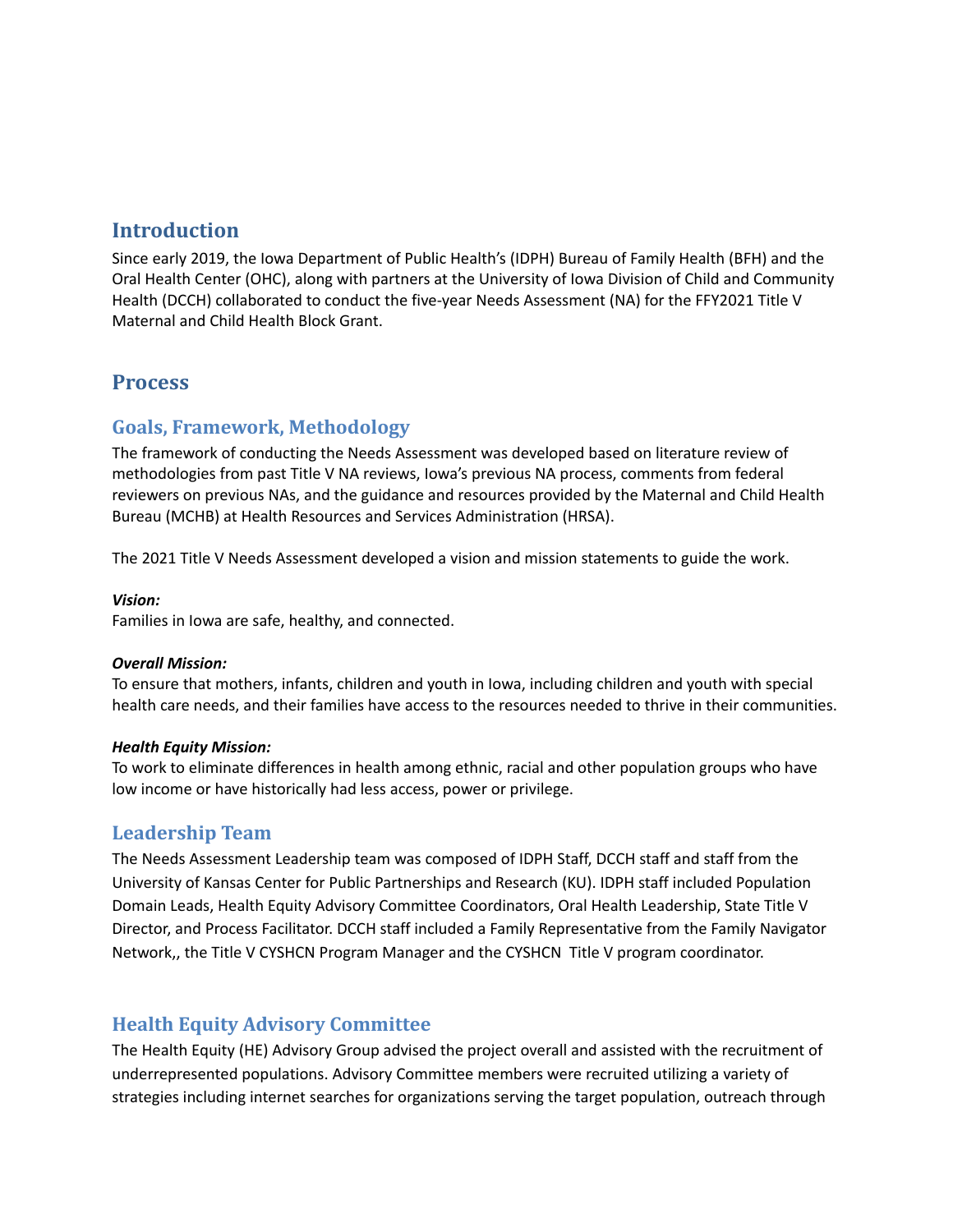community organizations including known organizations working with priority populations, Title V Agencies and networking through professional and personal relationships. Facilitators were recruited through Health Equity Advisory Committee members. Health Equity Participants were recruited by facilitators, utilizing a variety of strategies including social media, outreach through community organizations (including Title V Agencies), relationships/networking with facilitators and/or Health Equity Advisory Committee members.

# **Stakeholder Involvement**

IDPH, DCCH and KU program leadership met to identify stakeholders to provide guidance and input throughout the needs assessment process. A network analysis was conducted by over 30 leaders to identify current stakeholders and needed stakeholders. After conducting the network analysis, an initial list was compiled for the overall for the identification of stakeholders for the 2021 Needs Assessment Work. Leadership teams then conducted a second round of consideration though a health equity lens to broaden the stakeholder base to include nontraditional partners. Stakeholders that were identified included individuals, community organizations, professional organizations, faith based groups, institutions of higher education, philanthropic organizations, advocacy groups, consumers, providers and governmental entities. In addition to stakeholders identified through this workgroup, Title V staff reviewed past needs assessment contributors and crosswalked to insure continuity. Stakeholders were then analyzed and sorted into data collection activities such as focus group and key informant conversation participants and survey respondents.

# **Quantitative and Qualitative Methods**

# **Data Snapshots**

Data Snapshots were created for each of the five population domains. Snapshots contain available data for all National and State Performance Measures. In addition to traditional data sets, disparity data was included if available. Emerging issues that were not currently an NPM or SPM were identified by staff and included in the discussion portion of the documents. The intent for these documents was to be a concise tool that stakeholders could use to discern current landscape and make recommendations for priority selections. Data Snapshots for each population domain can be found at: <https://chsciowa.org/chsciowa.org/datasnapshots>.

# **Qualitative Data Collection**

The Title V and MIECHV needs assessments have significant overlap in target populations, predominantly in the population domains of women/maternal, infant/perinatal, and child health. Coordinating qualitative data collection efforts for both needs assessments provided rich data from diverse voices enhancing both needs assessments. The Iowa Title V Needs Assessment aimed to collect data from participants in each of 6 Title V regions, participants representing each of the 5 population domains: Women's/Maternal Health, Infant/Perinatal Health, Child Health, Adolescent Health, and Children with Identified Special Health Care Needs, Title V recipients and Title V eligible non-recipients, and participants in each of 8 underrepresented groups: Fathers, People with Disabilities, LGBTQIA+,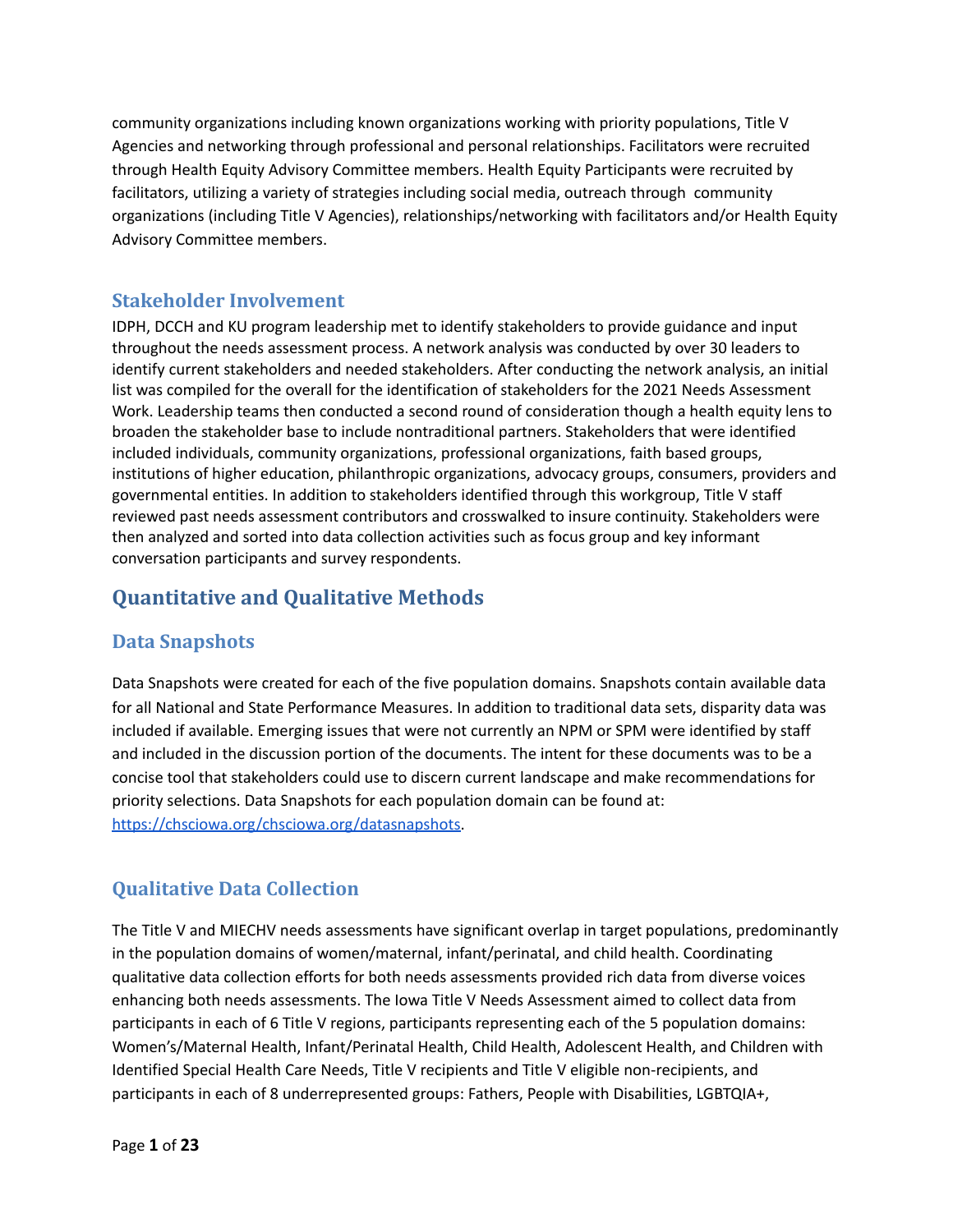Refugees/Immigrants, Native American/Alaskan Native, Asian/Pacific Islander, Hispanic/Latinx, and Black/African American.

Targets for participation were exceeded

Non Participant Input

While Focus Groups and Key Informant Conversations provided insight to the families that received Title V Services, it was important to engage potentially eligible individuals that did not receive services. A paper survey was sent through the mail to over 200 WIC recipients eligible for Title V services, but did not receive or refused Title V services. The paper survey contained the same 5 main questions used in Focus Groups and Key Informant Conversations, collected demographics, and a few questions related to not accessing available services and referrals. Over 30 responses were received.

## **Focus Groups**

In tota, Iowa conducted 7 MIECHV and 15 Title V focus groups, 9 Title V interviews, and 25 Key Informant Conversations. The intention was to conduct at least one Key Informant Conversation with each underrepresented population for each population domain. The advantages were that staff could gather targeted information from families and from each population domain to sample. This precision limited our ability to look in-depth to compare across specific underrepresented populations, because each underrepresented population was asked different question sets beyond the general Title V questions. However; this approach allowed underrepresented voices to be incorporated into each of the Title V population domains examined in the Needs Assessment.

## **Key Informant Conversations**

Key informant conversations with 1-5 participants for underrepresented populations

Trained community champions as facilitators; also acted as recruiters

Conducted either in-person or through teleconferencing based participant needs

Conducted in MIECHV counties and other communities of interest to Iowa Title V

Other than spoken English languages:

Spanish, Karen, Tigrinya, Vietnamese, Marshallese and Captioning

## **Participation Summary**

158 focus group/ key informant interviews participants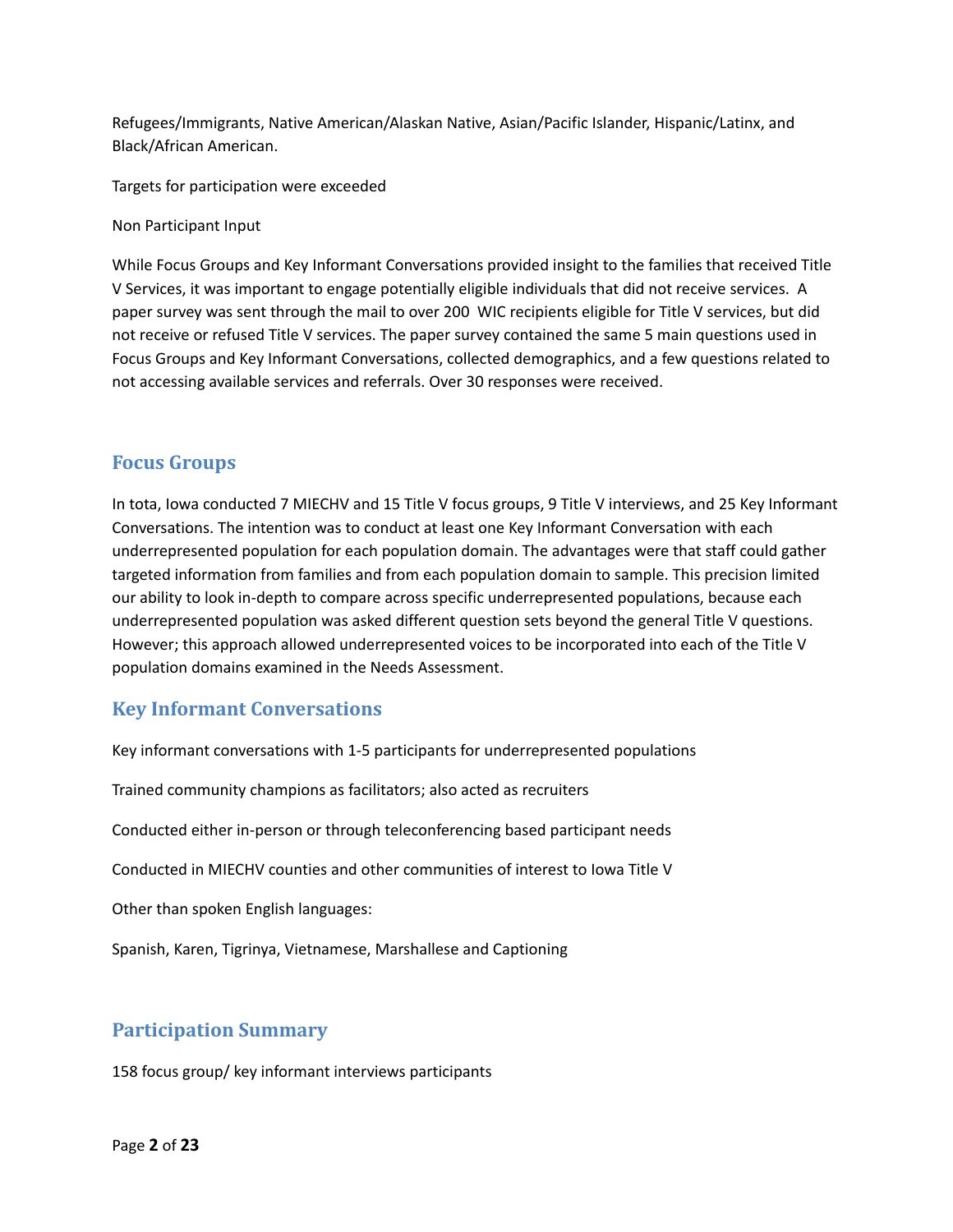55 targeted Health Equity Voices ( 35%) 59% of the sample was urban 41% of the sample was rural 12 counties and the Meskwaki Settlement

# **Stakeholder Survey**

A survey was conducted to seek input about the greatest health needs and challenges for Iowa's families, with a focus on the following populations: women/maternal, infants, children, adolescents, and children and youth with special health care needs. A brief video was created to describe the intent and background for the survey. Each population group included a set of questions relating to different national and state priorities. General data about each of the priority areas was embedded into the survey. Consideration of respondents' professional, personal, and community experience was used to answer survey questions. For additional information population groups, a link to a data snapshot was embedded within the survey. Themes for each group were also available by link within the survey about what people from impacted communities have shared through this process.

The survey had one section for each population group: Women/Maternal, Perinatal/Infant, Children, Adolescents, and Children and Youth with Special Health Care Needs. There was an option to answer questions for one or more of these groups. Participants were asked to rank the importance of issues within each population group.

Total Participants 487 Population Group Responses Women/ Maternal Health 172 Child Health 172 Perinatal/Infant Health 127 Adolescent Health 116 CYSHCN 110

Capacity Assessment Local Capacity IDPH

Leadership from local agencies were brought together to reflect on local capacity to address the identified measures. Measures were narrowed to 3 measures for each population domain. Narrowed measures were identified by being ranked high in both importance and priority in the Stakeholder Survey. Local leaders were asked to discern what the local capacity was to address the narrowed measures and to identify specific activities that could move the needle to address the needs. Participants rotated through Population Domains and participated in discussion and study. There were separate discussion groups for both Rural and Urban agencies for each Population Domain as needs vary. Participants worked through a Solvability and Control Matrix to see where they could make the most local impact. Data Snapshots, Thematic Summaries from Focus Groups/ Key Informant Conversations,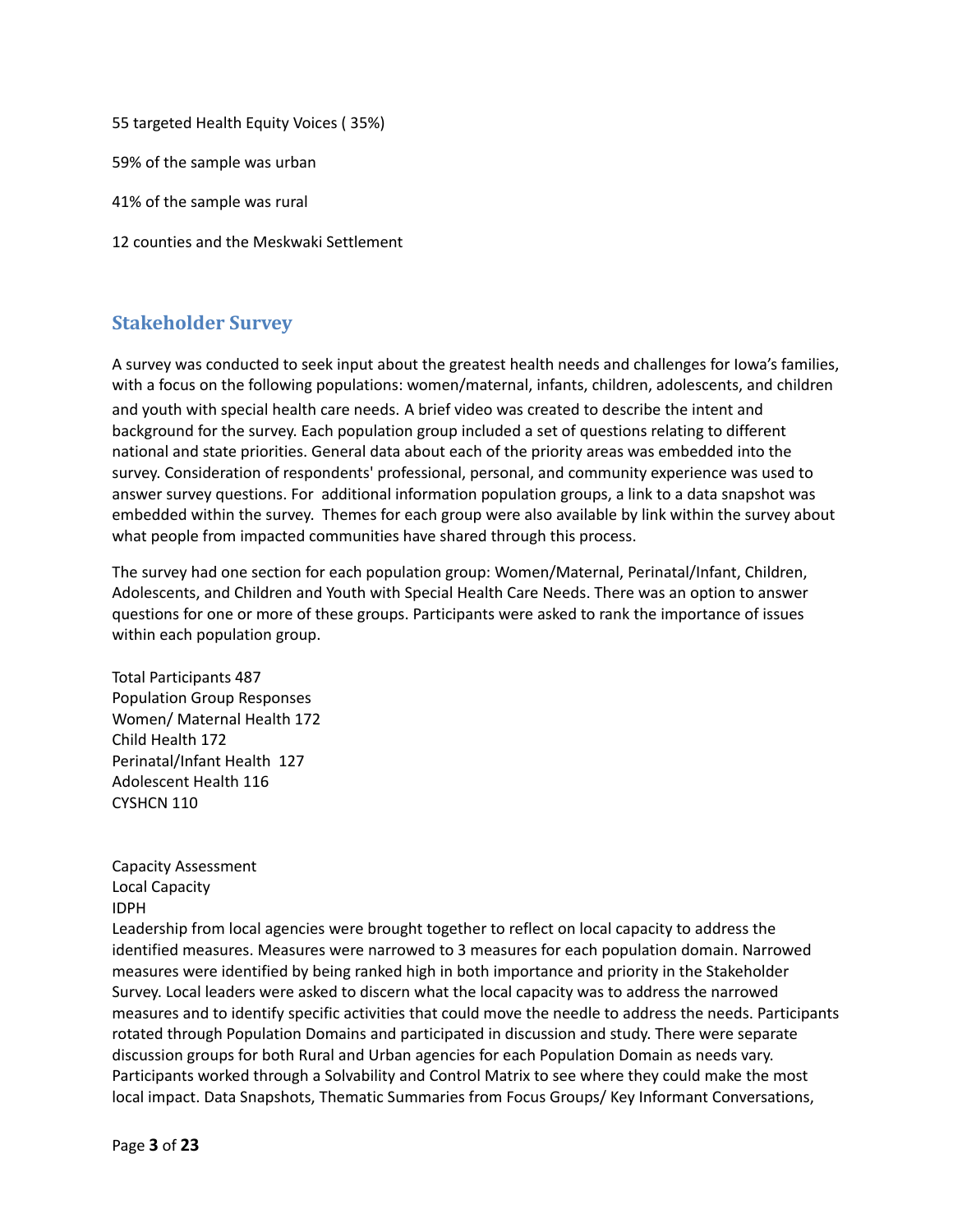compilations of research informed practices specific to the domain were used to guide discussion. Members of the Health Equity Advisory Committee were on site for consultation during small group work.

### State Level Capacity

Lead state staff for each Population Domain conducted a similar exercise for their respective domain from a State perspective. In addition to Data Snapshots, Thematic Summaries, and compilations of research informed practice feedback gathered from the Local Capacity Assessment was considered. For each population domain (Infant/Perinatal, Women/Maternal, Child and Adolescent) staff reviewed each priority based on Need and Capacity.

For Need, they identified whether or not there was need for Iowa's Title V program to take on work in this measure. Each measure was ranked as either Low, Medium or High.

Low Need: Another bureau or program within IDPH or state agency is addressing the issue, Title V is already a partner or could be a partner in the work, but don't see Title V as the leader in the work. Medium Need: There is work happening in the state, but not a clear leader. Title V could take on the leadership role, but may be better for others to.

High Need: There is no coordination of the work in the state, or lacks clear vision of the work. Title V is positioned to be the convener/leader of the work.

For Capacity, the group identified the capacity of Iowa's Title V program to move the needle on the NPM, SPM or emerging issue. The group discussed strategies the state Title V program could perform and ranked them in capacity of Low, Medium, or High.

Low Capacity: Iowa's Title V program could not identify strategies to address the priority. Medium Capacity: Iowa's Title V program identified a small number or weak strategies to address the priority.

High Capacity: There were multiple evidence-based strategies the state Title V program could identify to address the priority.

## **Data Sources**

Data from national surveys, such as the National Survey of Children's Health and state-level data, including the Behavioral Risk Factor Surveillance System, as well as internal data sources such as Iowa's Vital Records, the Barriers to Prenatal Care Survey, and the state's MCH data systems, were reviewed.

# **Finalization of Needs and Development of Action Plan**

State Title V staff reviewed the results of the prioritization survey and identified top priority needs for Iowa. The team then selected 6 of 15 MCHB defined NPMs. The team examined the results and the data to address any unmet needs this has resulted in the development of 7 SPMs. Population domain leadership then worked with the subject matter experts within the department to develop the state action plan.

# **MCH Population Findings**

## **Maternal Health (MH)**

The health of women of childbearing age and access to consistent medical care continues to be a problem in Iowa. The rate of women receiving preventive medical care has decreased from 71.2% in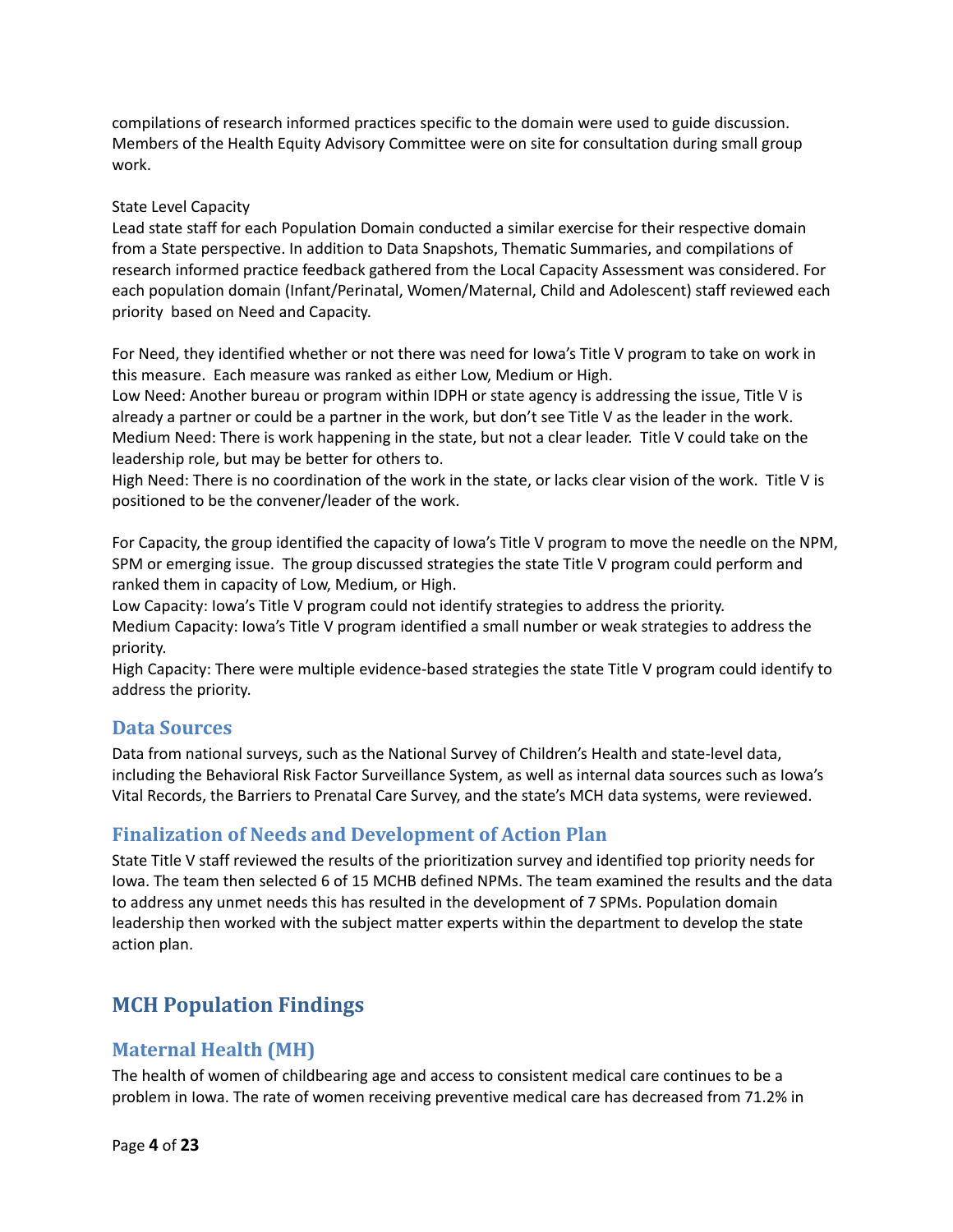2013 to 67% in 2017. This decline may be attributed to changes in screening recommendations for breast exams and pap smears. Additionally, it was reported that nearly one-third of pregnancies in Iowa were unplanned in 2017. With this information in mind, it it is important to note the racial disparity between mothers who identify as Non-Hispanic Black seek 1st trimester prenatal care at a substantially lower rate (64.6%) than mothers who identify as Non-Hispanic White (77.2%) who received medicaid benefits during pregnancy. This same disparity holds true for preventive dental care during pregnancy in women who receive Medicaid benefits during pregnancy. Mothers who identify as Non-Hispanic Black, had a dental visit in pregnancy at a significantly lower rate (41%) than mothers who identify as Non-Hispanic White (58.5%). Another impactful health concern among women of reproductive age to note is the significantly higher rate of maternal smoking during pregnancy who received Medicaid benefits during pregnancy (24.3%) and the rates among women who have different payer sources; 4.3% for women with private insurance, 6.2% for women with other public health insurance and 5.1% for women who are uninsured.

Comprehensively, the racial and ethnic disparities in accessing care and health outcomes are significant in all areas identified. Iowa's maternal mortality rate rose by 55% from 14.7 deaths per 100,000 live births in 2007 to 22.8 in 2015. Nationally, women who identify as Non-Hispanic Black are roughly 4 times more likely to die from pregnancy related causes than women in all other categories. Data gathered from interviews and surveys obtained during the 2019 needs assessment, reflected the national data. Interviews and surveys revealed barriers to obtaining care including language barriers (including difficulty scheduling appointments), other communication issues such as building trust, feeling judgement because of number and spacing of children as well as problems with insurance and payment.

According to Iowa vital statistics data in 2018, 11.6% of newborns in Iowa were born to mothers who smoked cigarettes compared to 6.5% nationally. These newborns were 1.7 times more likely to be low birth weight (<2500 g) and 34% more likely to be born preterm (<37 weeks).

Three performance measures were selected for the Maternal/Women population domain:

- National Performance Measure 13-A: Percent of women who had a preventive dental visit during pregnancy
- National Performance Measure 14-A: Percent of women who smoke during pregnancy
- State Performance Measure 1: The number of pregnancy-related deaths for every 100,000 live births

These performance measures were selected by IDPH MCAH program staff and incorporated quantitative and qualitative data as well as an assessment of state and local capacity to impact each measure.

NPM 13-A was selected in response to Iowa's continued need of dental services for women and pregnant women in the state. This priority need was not included in the stakeholder survey due to the current high need for oral health services/lack of access/etc.

NPM 14-A was selected in response to a much higher rate of maternal smoking (11.6%) compared to the national rate (6.5%). Maternal smoking was ranked highly both as a top priority (58%) and as extremely important (84%) by respondents to the stakeholder survey. During the capacity assessment conducted in October of 2019, local agencies indicated they have high capacity to address maternal smoking, and state-level capacity to address this need is high as well.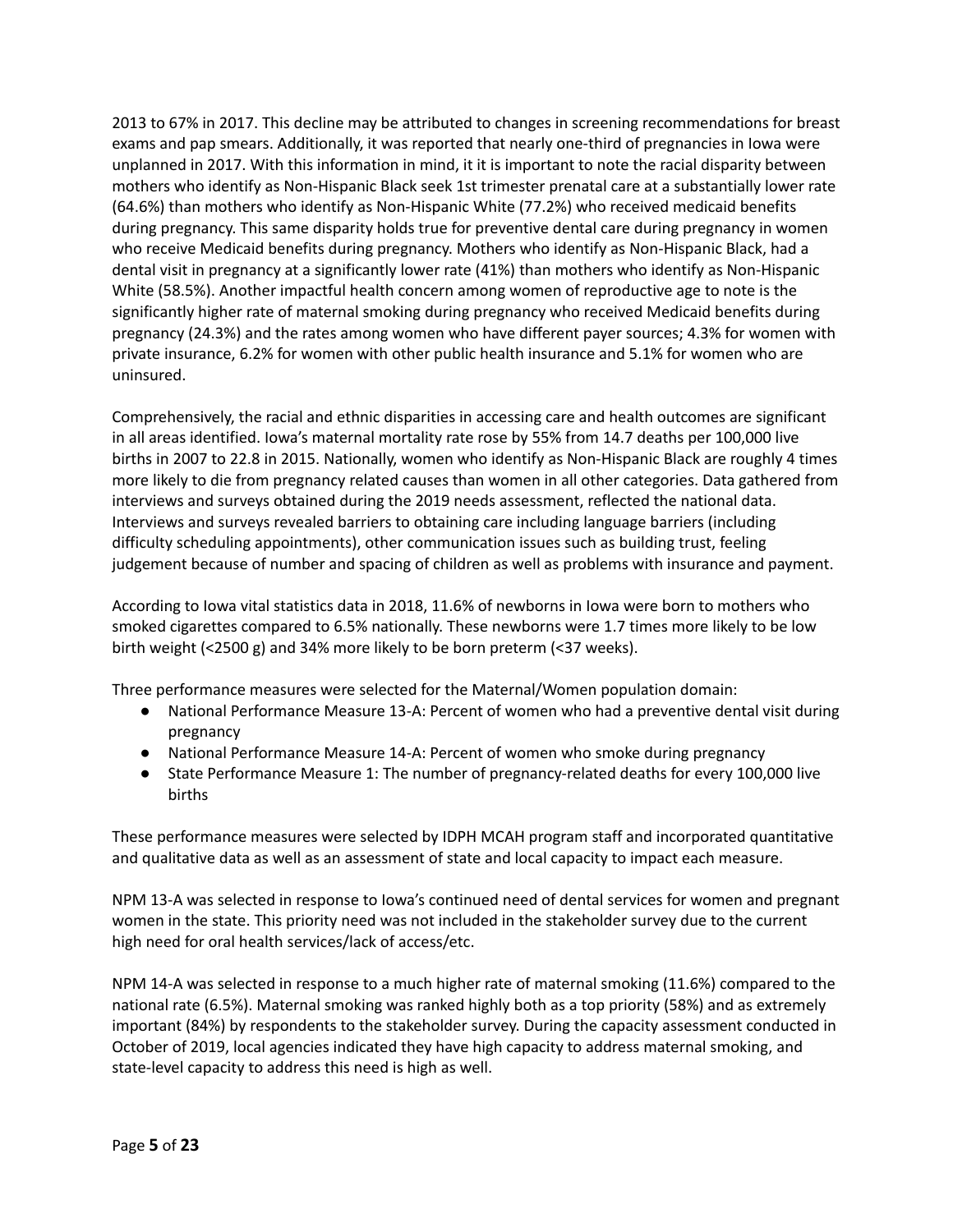The development of SPM 1 is strongly supported by Iowa's maternal mortality rates and maternal morbidity rates outlined above. Additionally, it was ranked highest in terms of priority (77%) and importance (93%) by survey respondents, and state and local capacity to address factors that impact maternal mortality and morbidity is very high.

### **Programmatic Approaches**

### *Efforts to be Continued*

Local Title V agencies continue to link pregnant women to a medical home for obstetrical care, promoting access to health insurance for women following the postpartum period, and providing postpartum follow up support to low income women.

Oral health care is integrated into Title V program activities throughout the state. Iowa's Title V funded agencies are able to provide oral health services to clients, including establishing a dental home for women.

### *Areas of Opportunity for New Activities*

The IDPH maternal health team recognizes the barriers and increasing health disparities reported in both the data and the needs assessment surveys and interviews and strives to work with Title V agencies across the state to meet the needs of Iowa's women. Collaborative work with child health and oral health are planned to address program-wide health equity needs.

Planned activities specifically for reducing maternal smoking rates, for this project period include providing motivational interviewing training to all Title V direct service providers, and ensuring women receiving enhanced health education from a local Title V MH agency receive education to specifically address tobacco cessation.

New activities to address maternal mortality include state-level initiatives in collaboration with the HRSA Maternal Health Innovation grant program, and local work through Title V MH agencies. State-level initiatives will include developing an Iowa Maternal Quality Care Collaborative (IMQCC), utilizing the Centers for Disease Control and Prevention Levels of Maternal Care Assessment Tool (LOCATe) to verify neonatal and maternal hospital levels, and participation in Iowa's annual Maternal Mortality Review Committee (MMRC). Local work to address maternal mortality will include ensuring Title V MH staff receive training on health equity. Agencies providing direct services must provide individualized health education specific to recommendations from the MMRC and ensure postpartum follow up for all clients.

## **Infant and Perinatal Health**

The areas of breastfeeding initiation and continuation through 6 months of life, the importance of safe sleep environments, and access to appropriate care for infants born preterm continue to top the list of important health factors for infants in Iowa. Breastfeeding, or feeding of breast milk to infants is one of the most important things a mother can do to provide lifelong health benefits to her child. Overall, women in Iowa have increased rates of ever having breastfed their infant. There have been some fluctuations, from 2011 (82.1%) to 2015 (81.5%) with a high in 2012 of (83.4%). The rates of women who breastfeed exclusively for the first 6 months of their child's life has increased greatly from 2011 (20.1%) to 2015 (29.5%). Unfortunately, women who receive Medicaid benefits report breastfeeding in the hospital at lower rates (72.6%), than women with private insurance (88%). Additionally, a racial disparity in breastfeeding rates is also present. Women who identify as Non-Hispanic Black breastfed in the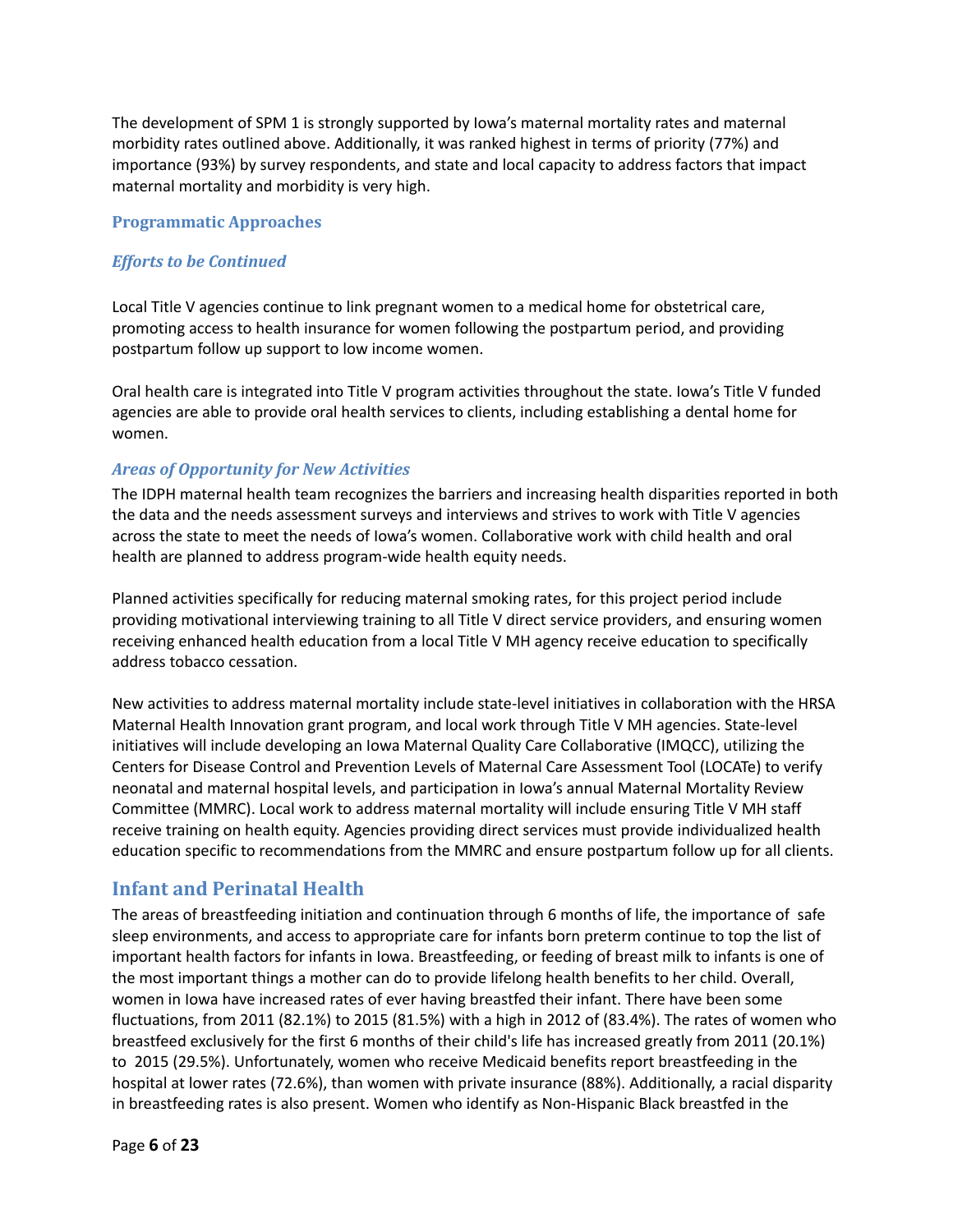hospital at a rate of 66.8% while women who identify as Non-Hispanic White, Hispanic and Non-Hispanic other breastfeed at rates of 82.8% to 83.1%.

Safe sleep environments have continued to have impacts on the rates of infant mortality and infant health. The now long standing recommendations to have infants sleep on their back, on a safe sleep surface have decreased infant mortality over the past 3 decades. Unfortunately, in 2016, 43 infant deaths were related to an unsafe sleep environment. Racial disparities exist among how infants are placed to sleep. Infants who are Non-Hispanic Black are placed to sleep on their backs at a rate of 69.8% while Non-Hispanic White infants are put to sleep on their backs at a rate of 89.3%, with Hispanic infants being placed to sleep on their backs at a rate of 83%.

The ability for very low birth weight infants to deliver in facilities with a Neonatal Intensive Care Unit has a high impact on infant and perinatal health. Infants born at less than 1,500 grams have a very high death rate and can be prevented if an infant is born in a facility with a NICU. Iowa has established a perinatal regionalized system of care that could have influenced the now increased rate of VLBW infants (2017, 85.3%) delivering in the most supportive settings.

Two performance measures were selected for the Infant/Perinatal population domain:

- National Performance Measure 4:
	- a. Percent of infants who are ever breastfed
	- b. Percent of infants breastfed exclusively through 6 months
- National Performance Measure 5:
	- a. Percent of infants placed to sleep on their backs
	- b. Percent of infants placed to sleep on a separate approved sleep surface
	- c. Percent of infants placed to sleep without soft objects or loose bedding

These performance measures were selected by IDPH MCAH program staff and incorporated quantitative and qualitative data as well as an assessment of state and local capacity to impact each measure.

NPM 4 was selected in response to the slight decrease in breastfeeding initiation from 2014 to 2015, and low rates of exclusive breastfeeding for six months (29.5%). Local Title V MH agencies are well-positioned to address both breastfeeding initiation and duration through individualized health education and infrastructure building activities such as educating local employers on breastfeeding laws and the benefits of supporting breastfeeding mothers who return to work. MH agencies have strong relationships with local WIC programs, birthing hospitals, and lactation consultants in their communities.

Promoting a safe sleep environment was one of the highest ranked topics in the stakeholder survey in terms of priority (90%) and importance (93%). Given the number of infant deaths reported in 2016 that were due to unsafe sleep situations and the statewide and local capacity to address these issues, NPM 5 A, B, and C were selected.

### **Programmatic Approaches**

### *Efforts to be Continued*

Local efforts to support and educate women on the benefits of breastfeeding and developing referral processes with local lactation consultants. Local MH agencies will continue to have the opportunity to provide lactation classes for clients as well. IDPH staff will continue participation in the Iowa Breastfeeding Coalition and maintain a strong relationship with the IDPH WIC program by promoting the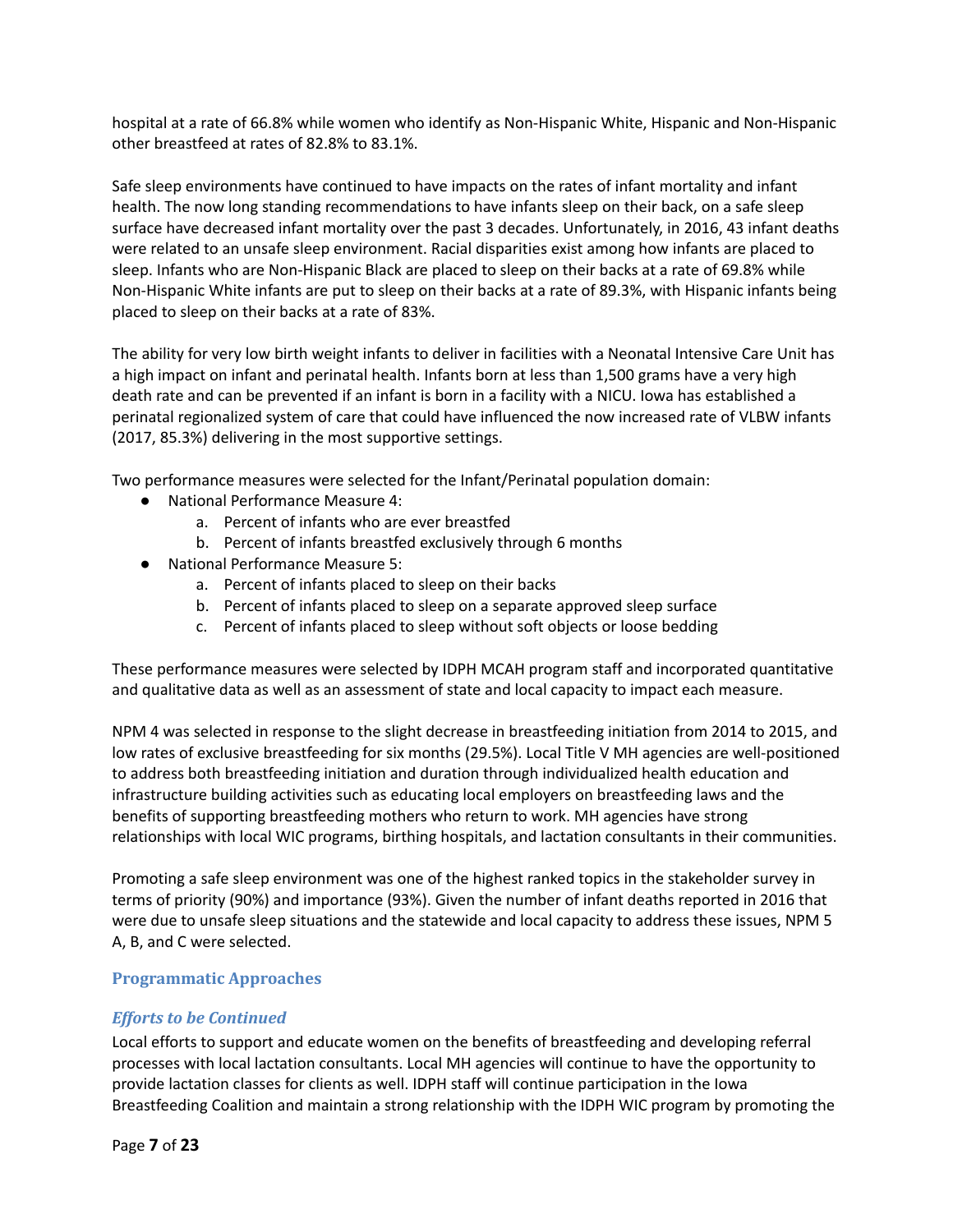recently developed infographic about breastfeeding in the workplace and identifying opportunities for collaboration.

State-level efforts to promote safe sleep environments will include continuing the contract with the Iowa SIDS Foundation for SIDS prevention and support for families who have experienced SIDS and participation in the child death review team. Local MH agencies currently provide education on safe sleep to clients. MH agencies who provide postpartum home visits have the opportunity to view the infant's sleep environment and provide individualized and culturally competent feedback to the client.

## *Areas of Opportunity for New Activities*

The IDPH maternal health team recognizes the barriers and educational needs to continue to help improve the health of Iowa's youngest citizens. IDPH will work with Title V agencies across the state to implement educational efforts and create community connections to support the health of everyone.

New efforts to increase the percentage of infants exclusively breastfed through 6 months include stronger requirements for local MH agencies to work with hospital lactation consultants, local breastfeeding coalitions and local workplaces to create educated, supportive communities for breastfeeding moms, increased expectations for MH agencies to work with local WIC peer counselors and lactation consults, if available, to provide as much breastfeeding support as possible to mothers they work with. MH agencies will provide a list of local breastfeeding support resources to any new or expecting mothers in addition to breastfeeding educational materials and WIC breast pump policies.

Efforts to increase the percentage of infants placed to sleep on their backs, on a separate approved sleep surface and without soft objects or loose bedding will include state-level work to implement safe sleep audits in birthing hospitals throughout the state. MH agencies will provide a minimum of one community-based education opportunity for a business or organization that serves pregnant women and connect families with local resources for cribs. Clients who obtain direct services will receive individualized safe sleep education.

# **Child Health (CH)**

Overall, Iowa children are in good health. The vast majority of children (96%) are medically insured; although 72% of parents report they are adequately insured. Non-Hispanic White children were more likely to be adequately insured (72%) than Hispanic children (62%). The percent of children who received a preventive dental visit was 84.7%. In 2016, third graders on Medicaid and Hawki were more likely to have untreated decay than those with private dental insurance. The number of dentists that will treat children on public insurance options continues to decline in Iowa. In general, Iowa does a good job in ensuring that children are tested for lead in their blood at least one time; however the percent of children being tested for lead decreases as children get older. In 2017, 88% of one year olds were tested, compared to 43% of two year olds and 14% of three year olds. Only about one-third of Iowa's children ages 6-11 years were physically active for at least 60 minutes per day.

Three performance measures were selected for the Child Health population domain:

- National Performance Measure 6: Percent of children, ages 9 through 35 months, who received a developmental screening using a parent-completed screening tool in the past year
- State Performance Measure 2: Percent of children ages 1 and 2, with a blood lead test in the past year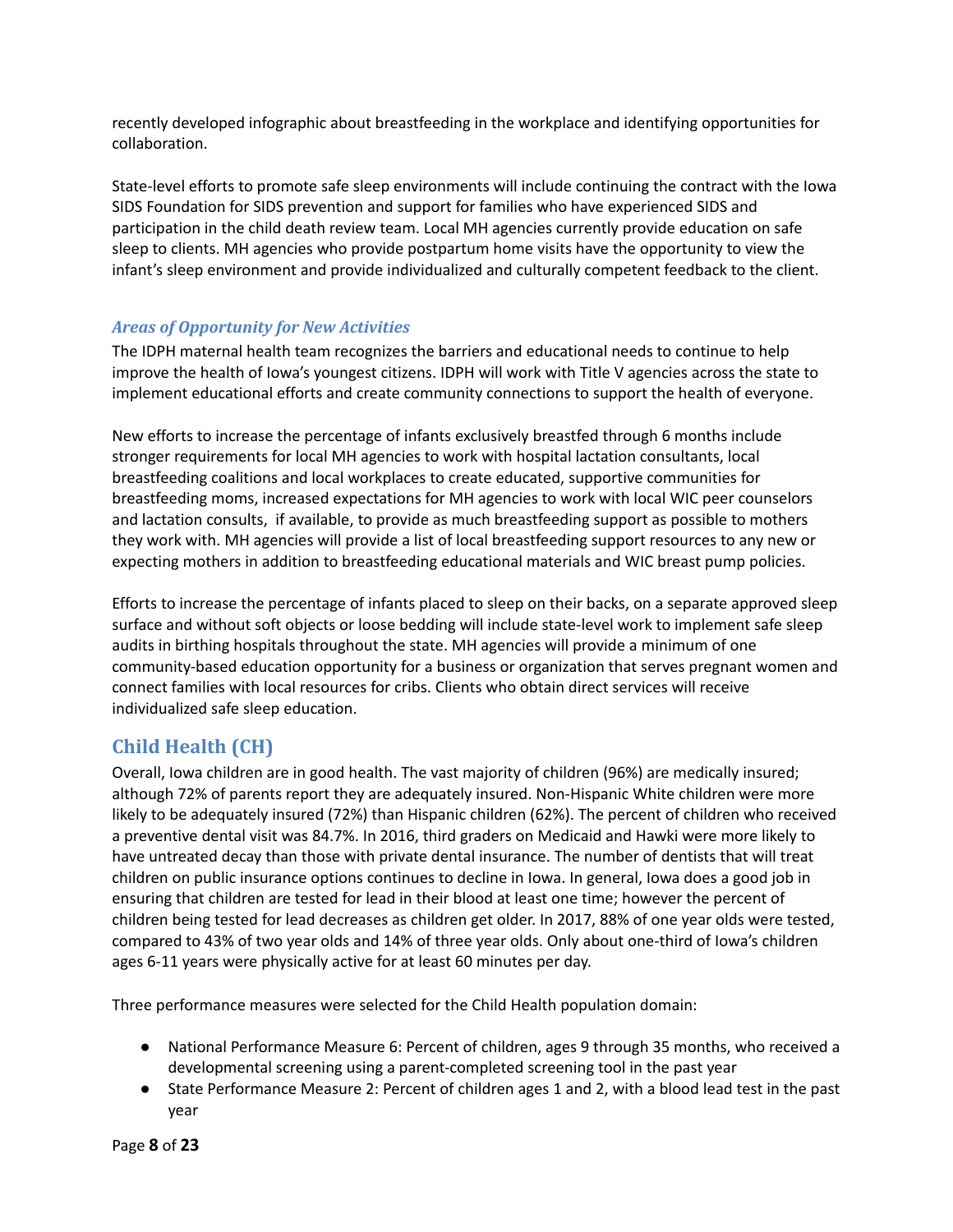- State Performance Measure 3: Percent of early care and education programs that receive child care nurse consultant services
- State Performance Measure 5: Percent of children 0-35 Months who have had fluoride varnish during a well visit with physician/health care provider

These performance measures were selected using quantitative and qualitative data as well as an assessment of state and local capacity to impact each measure.

NPM 6, developmental screening was prioritized by survey respondents as the top National Performance measure for Title V in Iowa. In the capacity assessment, Title V contractors were found to have a high degree of capacity to address this at the local level. In 2016-2017, 28.4% of Iowa children ages 9 to 35 months received a parent-completed developmental screen, falling behind the U.S. level (31.1%).

SPM 2, 72% of survey respondents ranked Blood Lead Testing as Very or Extremely Important. The capacity assessment found Title V contractors capable of addressing this measure with 65% of current contractors already providing testing. The significant difference between children age one being tested (78%) and the children age two being tested (40%) greatly affected the selection of this measure. Work started by Title V involvement in the Maternal and Early Childhood Environmental Health Collaboration, Innovation and Improvement Network over the past 3 years strengthened the foundation for continued joint work and uncovered data and strategies to improve the testing rates of young children.

SPM 3, in 2019, 75% of working families with children under the age of 6 utilize child care. Iowa has over 4200 regulated child care providers (centers, preschools and homes) with 169,945 available child care slots. Currently there are not enough child care spaces to meet the needs of working families and almost one-fourth of Iowans live in areas that have an undersupply of regulated child care options. That number is even higher when looking for infant and toddler child care. Nationwide there has been an increase in childhood chronic health conditions and allergies. Child Care Nurse Consultants provide best practice guidance, assessment visits, medication administration training and care planning for children with special health needs to improve child care quality. In 2019, 37% of child care programs participated with child care nurse consultant services including 4322 on-site child care visits completed, 6227 technical assistance provided, 217 group trainings, and 698 children with special health needs identified, 92% with a care plan in place at the child care program.

SPM 5, children are recommended to see a dentist before their first birthday. However, many dentists are not comfortable seeing children this young. Tooth decay is the most common chronic disease in children, five times more common than asthma. Left untreated, children with active tooth decay may experience mouth pain, difficulty learning and concentrating, impaired eating leading to growth delays, and delayed speech development. Children see a physician up to 11 times by their third birthday, yet in 2018 only one in five children saw a dentist before turning 3. Recognizing the need to prevent dental disease, Iowa's Medicaid program adopted a policy several years ago to reimburse physicians for application of topical fluoride varnish during well-child visits for children up to 36 months of age. And although I-Smile™ Coordinators have provided trainings for medical offices for many years on how to apply the fluoride, very few offices have incorporated the service as part of routine care. Cavity Free Iowa is an initiative focused on increasing the number of children who receive preventive fluoride varnish at well-child medical appointments and dental referral. In 2019, 61% more Medicaid-enrolled children ages 0-3 years received a fluoride varnish application from a medical provider than in 2018. As more medical offices participate around the state, the number of children receiving fluoride varnish is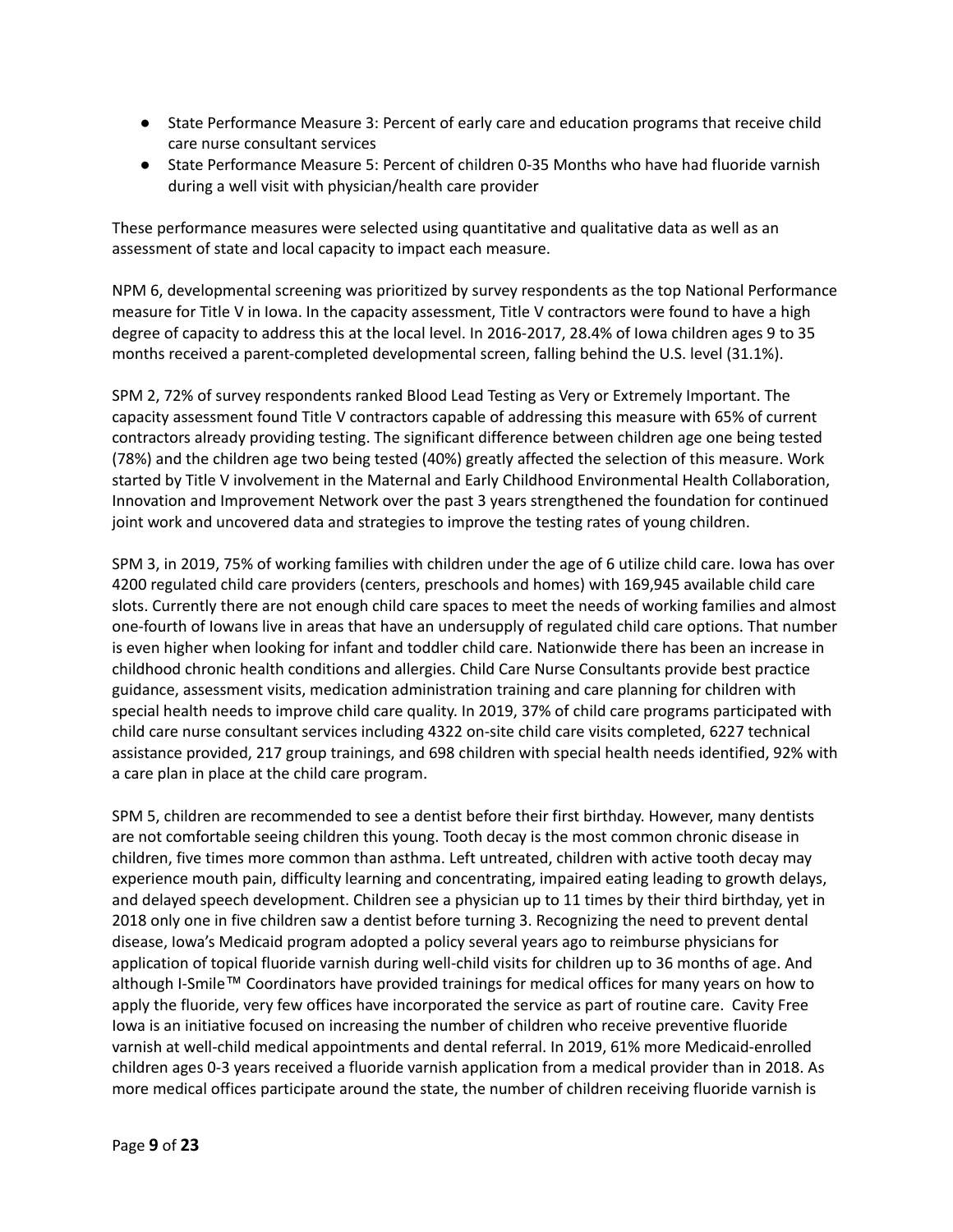expected to increase over the next 5 years and the National Outcome Measure (decay experience) to decline.

### **Programmatic Approaches**

### *Efforts to be Continued*

Gap filling developmental testing by contractors and partnership with Iowa's 1st Five program to encourage providers to include developmental screening as part of the well visit. Provide gap filling blood lead testing by contractors. Sustain and enhance partnership between the Childhood Lead Poisoning Prevention Program and Title V at the state level. Nursing visits, technical assistance, quality improvement tools, trainings and special needs child care planning with child care providers in Iowa will also continue. Oral health care is integrated into Title V program activities throughout the state. Iowa's Title V funded agencies are able to provide oral health services to clients, including establishing a dental home for women and children. Oral health activities are a required component of services. I-Smile™ continues to promote access to preventive oral healthcare for children, in addition to building referral networks with dentists. The UI College of Dentistry operates a dental clinic where dental students gain first-hand experience in working with CYSHCN, utilizing a multi-disciplinary care team approach.

### *Areas of Opportunity for new activities*

New activities include contractors meeting criteria being required to test one and two year olds, environmental scans to determine blood lead testing and developmental screening practices of providers. Title V contractors and Childhood Blood Lead Poisoning Prevention contractors are being required to partner together via both program's contracts.

I-Smile™ Coordinators are required to visit all pediatric medical offices to promote the age one dental visit; offer training on oral screenings and fluoride varnish applications; and provide oral health educational and promotional materials. (Coordinators will make visits to all family practice medical offices in counties with no pediatrician.) I-Smile™ Coordinators will provide onsite training (developed by OHDS staff) for offices interested in becoming a "Cavity Free Iowa" participant and assist with referrals to local dentists for care. OHDS staff is researching options to offer continuing education credits for medical staff who participate in the fluoride varnish training.

## **Adolescent Health (AH)**

Iowa adolescents receive well visits at a high rate relative to the national average, with 81.1% of all Iowa adolescents reporting having a preventive medical visit in the last year. However, Iowa still needs to improve the quality of the well visits and address disparities among youth covered by Medicaid. Iowa adolescents have critical mental health needs that are not always addressed, and access to mental health professionals is difficult throughout Iowa. 94% of adolescents ages 12 - 17 received a preventive dental visit in 2016-2017. About 9% of children (ages 0 - 17) in Iowa were reported to have ongoing emotional, developmental, or behavioral conditions that require treatment or counseling. This is true for about 17% of adolescents ages 12-17. Vaping continues to increase in teens in Iowa. When asked if they had done "any vaping" in the last 12 months, 37.3% of 12th graders reported that they had, compared to only 27.8% in 2017.

Two performance measures were selected for the Adolescent population domain:

● National Performance Measure 10: Percent of adolescents ages 12 through 17 with a preventive medical visit in the past year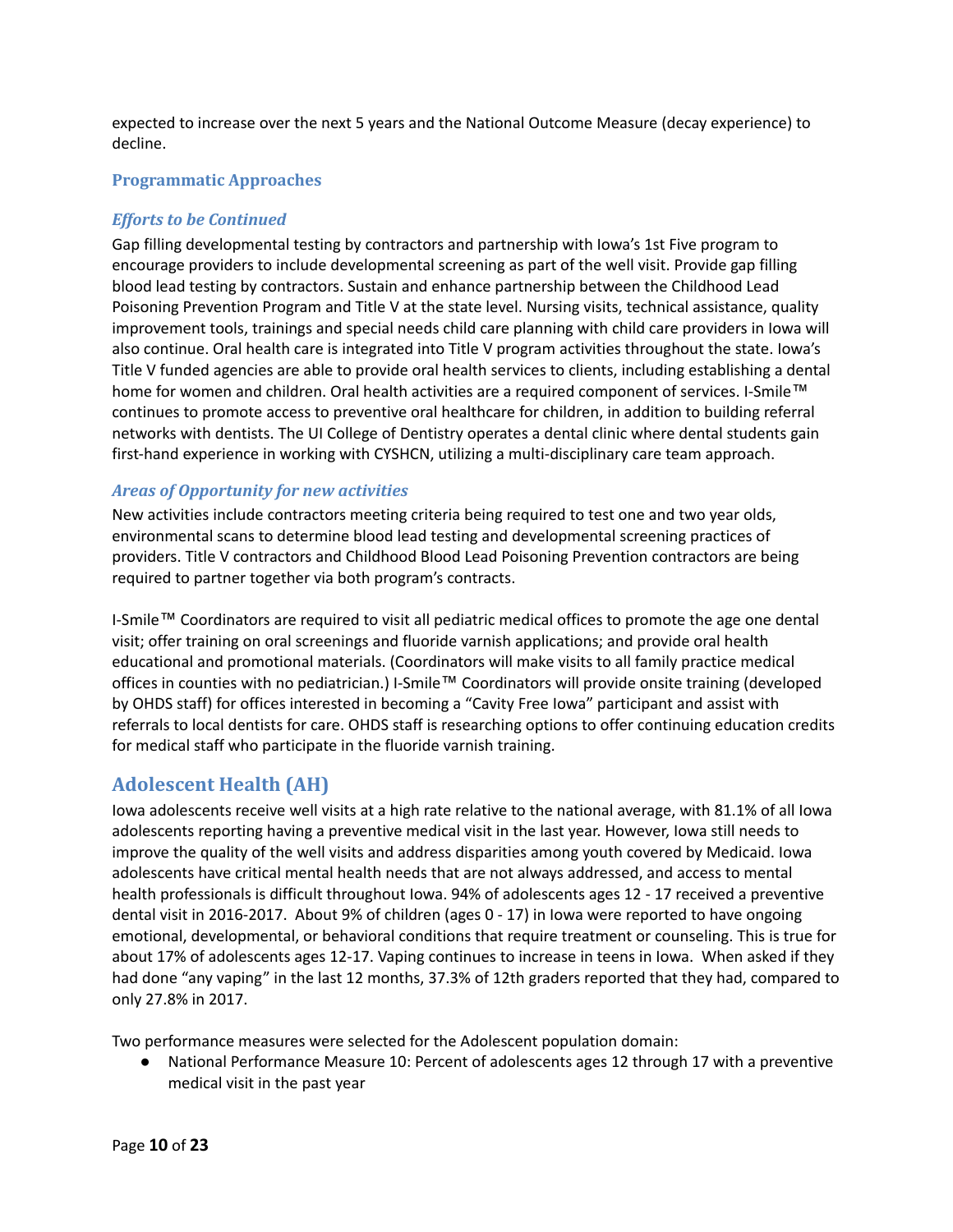● State Performance Measure 4: Percent of adolescents who report that during the past 12 months they have felt so sad or hopeless almost every day for 2 weeks or more in a row that they stopped doing some usual activities

These performance measures were selected based on quantitative and qualitative data and an assessment of state and local capacity to impact each measure.

NPM 10 was selected in response to the CAH program's overall vision is to promote healthy outcomes for Iowa's children and adolescents. Adolescents are much less likely to receive a well visit than the 0-5 years population. According to the CMS 416 report in 2018 51% of 10-14 year olds and 45% of 15-17 year olds received a well visit . Adolescence like early childhood is a time of dramatic physical, psychological and social growth and development.

SPM 4 was selected in response to ongoing concerns for the mental health of youth in our state. When surveyed, Iowa students in 6th, 8th, and 11th grade responded "yes" to the SPM at a rate of 16% in 2012 growing to a rate of 25% in 2018. Mental health conditions such as anxiety, depression, eating disorders and drug and alcohol abuse impact the mental health of the adolescent population. According to the CDC, one in five adolescents 13 - 18 years old has or will have a serious mental illness. Fifty (50) percent of lifetime mental illnesses start by age 14, and 70% of youth in local and state juvenile systems have a mental illness. The CDC Morbidity and Mortality Weekly Report, reports that emergency department visits for suicidal ideation, self-harm, or both increased by 33.7% among girls ages 10 - 19, and by 62.3% among boys 10 - 19 between 2016 and 2018. Adolescence is also a crucial period for developing and maintaining social and emotional habits important for mental well-being.

### **Programmatic Approaches**

### *Efforts to be Continued*

Efforts to be continued include: maintaining partnerships with organizations that support adolescents in receiving an annual full well visit as well as supporting LGBTQI youth and collaborate in the development of evidence based strategies improving the mental health of adolescents.

### *Areas of Opportunity for new activities*

IDPH recognizes the barriers and increasing health disparities reported in both the data and the needs assessment surveys and interviews and strives to work with Title V agencies across the state to meet the needs of Iowa's Children and Adolescents.

Explore standardized psychosocial assessments for Adolescents in primary care settings and billing options for local Title V agencies to provide gap filling services; providing adolescent mental health training to Title V agencies; collaborate with the Iowa Department of Education and local school districts in assessing gaps or barriers to adolescent mental health services in local communities; and assist in the advancement of the efforts ordered by the Governor of Iowa in the establishment and implementation of Iowa's Children's Behavioral Health System State Board (Children's Board) and promote state and local Title V agency level participation.

Addressing the adolescent well visit as well as adolescent mental health will involve conducting environmental scans to identify which providers are conducting these services, and at what ages they are routinely offered and sharing this with providers and community stakeholders. Partnerships will be formed with other adolescent serving organizations including the Children Mental Health Systems by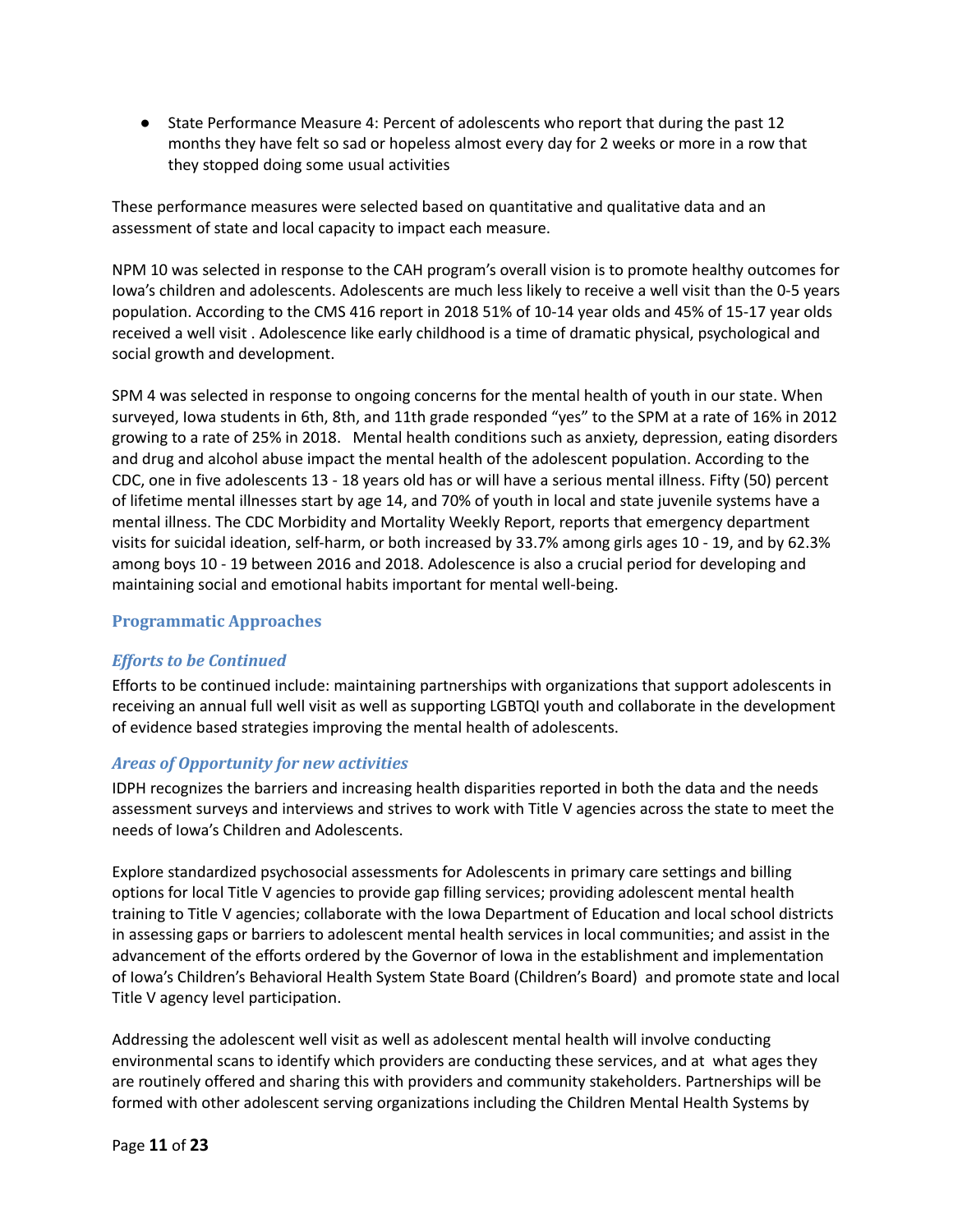region. In addition, agencies will work with adolescents or organizations serving adolescents to increase health literacy, promote healthy behaviors and promote well visits. The aim is to also provide culturally and linguistically appropriate resources for adolescents.

# **Children and Youth with Special Health Care Needs (CYSHCN)**

Approximately 18.8% of Iowa's 732,000 children have special health care needs, including a range of diagnoses, conditions, and levels of severity. Chronic conditions such as asthma and diabetes, developmental or behavioral disorders like autism or attention deficit hyperactivity disorder, and more complex medical issues like spina bifida or cerebral palsy are all considered special health care needs. In Iowa and the US, older children are more likely to have a special health care need than younger children. Iowa's adolescent population has a higher proportion with special health care needs than nationwide.

In Iowa, approximately 9% of children have an ongoing emotional, developmental, or behavioral condition that requires treatment or counselling. Iowa has a higher proportion of adolescents with behavioral and emotional health needs than those nationwide. Behavioral and emotional health is receiving increased attention in Iowa due to statewide efforts culminating in the creation of a new comprehensive Children's Mental Health System, codified in May of 2019.

Complex health needs can have lasting impacts on children, families, and the health care system. There are various ways to define the concept of "complex health needs." The National Survey of Children's Health (NSCH) through the Data Resource Center for Child and Adolescent Health Initiative defines complex health needs as those whose special health care needs include more special services than just the need for prescription medications. By this definition, 13.2% of Iowa's children have complex health needs, which is comparable to the US as a whole.

Children and Youth with Special Health Care Needs (CYSHCN) in Iowa were less likely to be reported as having a medical home than those without special health care needs (51.9% vs 57.4%). For children with more complex health needs, 43.9% were reported to have a medical home. Most children in Iowa have a primary care provider, often a family practitioner. The Standards for Systems of Care for CYSHCN list "pediatric specialty care integrated with the medical home and community-based services" as a core component. Pediatric specialty providers are primarily located in central and east central Iowa. Families often travel long distances for visits, and those who do not have reliable transportation often face obstacles to attending their appointments. Telehealth is becoming more readily available and is increasingly seen as an alternative to travel for psychiatric visits, as well as for follow-up appointments with other pediatric specialty providers.

In Iowa, 23.1% of CYSHCN received services necessary to transition to adult health care. When looking specifically at children with more complex health needs, it was 15.1%. Among focus group participants, many stated that they are not prepared to help their child navigate this transition. Many families interviewed stated that they predict that preparing for their child's transition to adult health care will be challenging.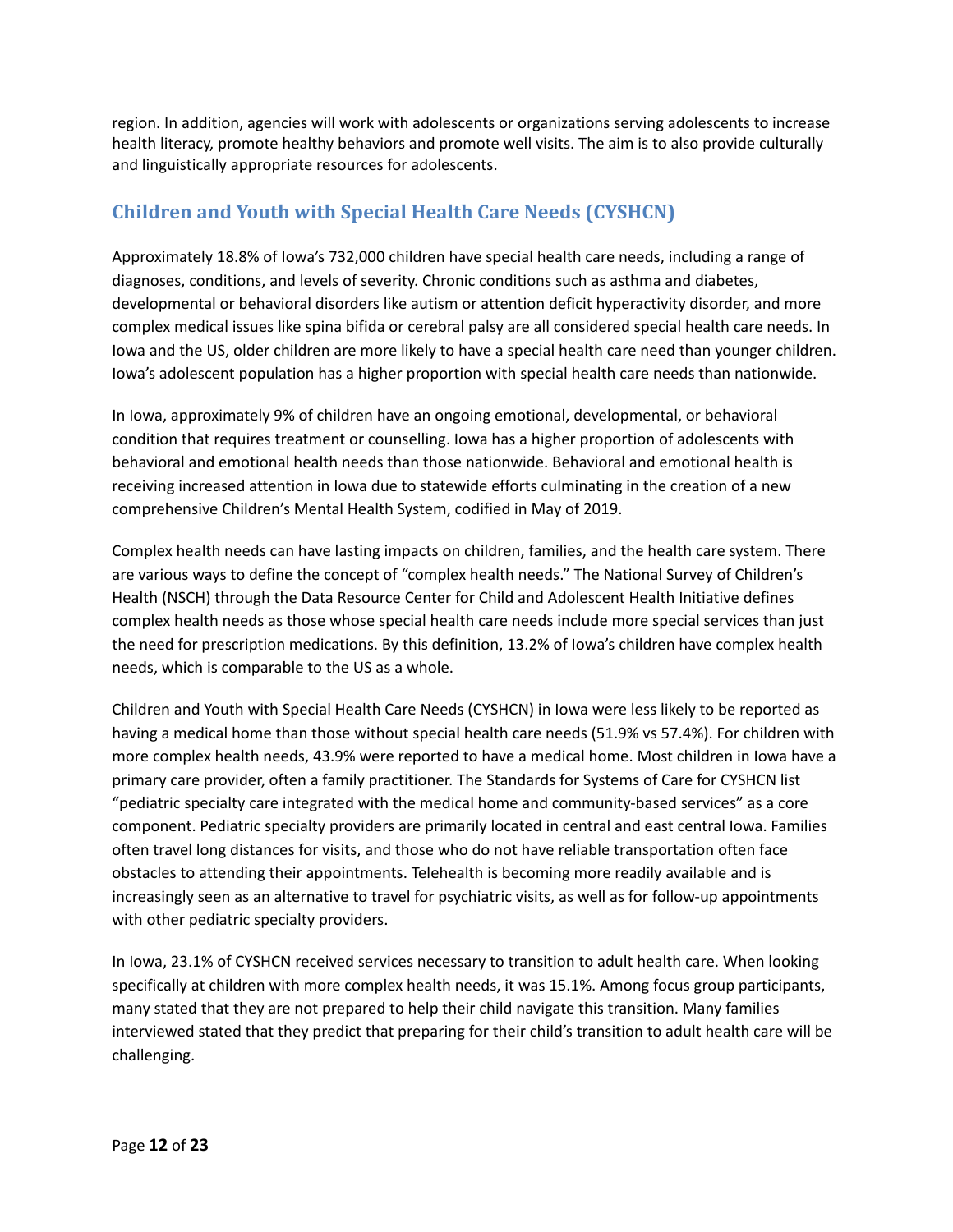Iowa NSCH data show that 16% of CYSHCN live in a household with parenting stress, compared with 2% of those without special healthcare needs. For children with complex health needs, the percent is even higher (20% often feel aggravated). The discrepancy is so stark that DCCH worked with a Quantitative Methods student from the University of Iowa College of Public Health to conduct a more thorough analysis. Using a definition of Complex Health Needs where respondents needed to answer affirmatively to 3 or more screener questions, we found that children with complex health needs had 11.5 times the risk of experiencing parenting stress.

Most quantitative data for the above profiles of CYSHCN in Iowa came from the population-based National Survey for Children's Health. The sampling strategy allows for estimating various state level factors. In Iowa, the data collected for this survey generally does not allow for reporting by race or ethnicity due to small sample size. Although there were attempts to address this through qualitative methods, this is an area that needs more in-depth study to truly determine needs.

Three performance measures were selected for the CYSHCN population domain:

- National Performance Measure 11: Percent of children with and without special health care needs who have a medical home
- National Performance Measure 12: Percent of adolescents with and without special health care needs who received services necessary to make transitions to adult health care
- State Performance Measure 7: **Family support**: Percent of caregivers of CYSHCN who report overall satisfaction with support services received through Title V

These performance measures were selected based on needs identified through quantitative and qualitative data analyses and input from DCCH staff.

NPM 11 was selected because findings revealed that access to health care remains a major concern for families of CYSHCN, especially access to pediatric specialty providers. Having a medical home can help provide support for families who need to access care for their child.

NPM 12 was selected because the percent of youth with families reporting that they received services associated with transition to adulthood for their child was low. Families reported that they were anticipating challenges associated with this transition.

SPM 7 was selected because data shows us that having a source of support can help mitigate some of the stress associated with parenting CYSHCN. Significant stress associated with raising CYSHCN was well documented in all aspects of the needs assessment data collection.

### **Programmatic Approaches**

### *Efforts to be Continued*

Iowa Title V CYSHCN efforts will continue to build on the existing Family Navigator Network to provide family-to-family support and systems navigation for parents. Workforce development for family leadership and primary care providers will continue. Additionally, gap-filling services and supports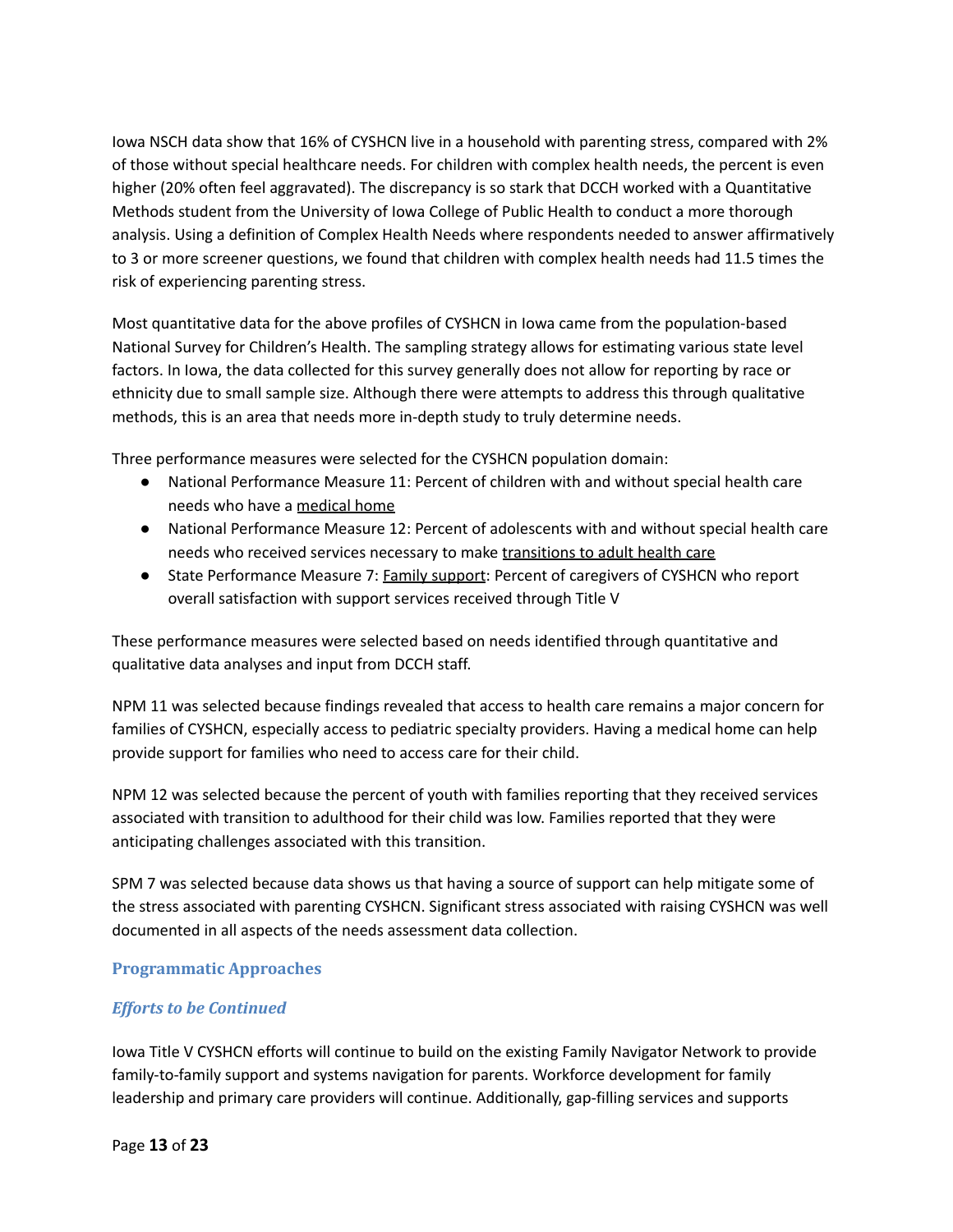including care coordination, will be provided through 13 Child Health Specialty Clinic Regional Centers located throughout the state.

## *Areas of Opportunity for new activities*

The focus of activities for the Iowa Title V CYSHCN program will be on building infrastructure and providing services and supports primarily focused on children with chronic and complex health needs, developmental and intellectual disability, and children with mental health service needs. The approaches will focus on workforce development, family partnerships, and direct and enabling services. The CYSHCN program will seek new ways to increase opportunities to partner with families of CYSHCN from traditionally underserved backgrounds.

# **Identifying Priority Needs and Linking to Performance Measures**

The 5-year needs assessment cycle guides the development of activities, monitoring, and evaluation. These needs are listed below with descriptions of the NPMs and SPMs that were selected to address them.

## *Infusing Health Equity within the Title V System*

## SPM 6: Percent of Title V contractors with a plan to identify and address health equity in the populations *they serve*

Ensure that all Title V NPMs and SPMs work towards addressing health inequities and disparities within the state and local system. Develop and implement a data analysis plan to assess distribution of Title V resources and services through a health equity lens. Develop partnerships with organizations, agencies or programs and/or those specifically designed to serve priority populations, including communities of color.

### *Access to care for the MCH population*

## NPM 4: A) Percent of infants who are ever breastfed B) Percent of infants breastfed exclusively through 6 *months*

Provide education to maternal health clients on the benefits and methods of breastfeeding. Ensure maternal health nursing staff have the education and ability to provide breastfeeding education to clients. Establish links among birthing hospitals and community breastfeeding support networks. Develop partnerships and training opportunities for businesses on the topic of breastfeeding policies and best practices.

*NPM 6: Percent of children, ages 9 through 35 months, who received a developmental screening using a parent-completed screening tool in the past year*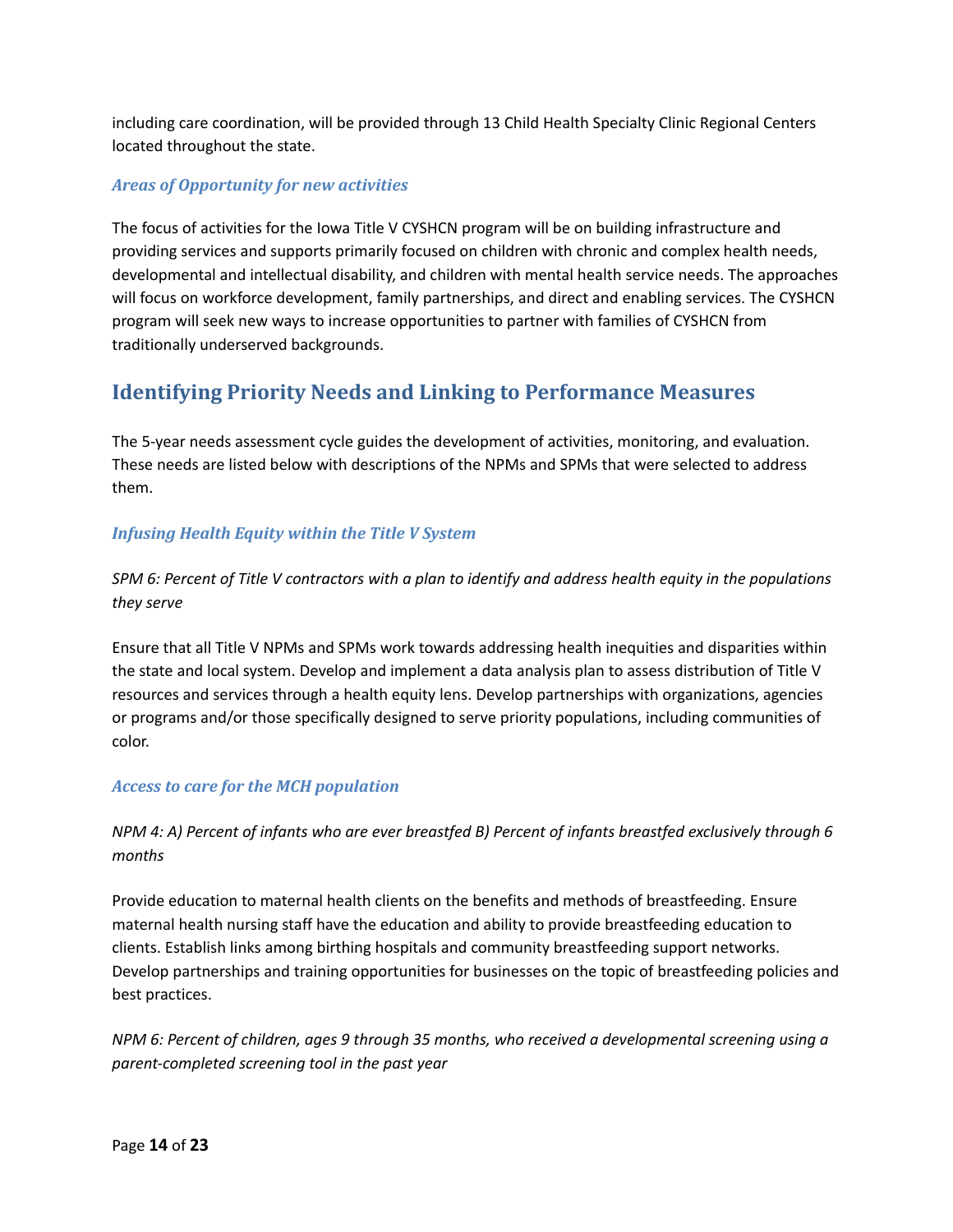Promote parent and caregiver awareness of developmental screening. Continue to work with provider champions in associations of health professionals to promote developmental screenings within clinical settings. Facilitate collaboration between Title V, early care and education settings, and home visiting providers on the provision of developmental screenings.

### NPM 10: Percent of adolescents, ages 12 through 17, with a preventive medical visit in the past year

Work with local primary care practitioners and other providers serving adolescents to increase the numbers served and enhance the quality of adolescent well visits. Collaborate and share resources with school nurses and adolescent serving organizations across the state to promote adolescent well visits.

### *MCAH Systems Coordination*

*NPM 14: A) Percent of women who smoke during pregnancy B) Percent of children, ages 0 through 17, who live in households where someone smokes*

MH staff will collaborate with staff from the Division of Tobacco Use and Prevention (DTUP). Title V will support staff in the DTUP in implementing an incentive program for pregnant women who smoke to participate in the Quitline maternal tobacco use program. All local MH agencies providing direct services to pregnant women in Iowa will provide individualized health education, in a culturally and linguistically appropriate manner, on the importance of tobacco use cessation and refer interested clients to the Quitline.

### *SPM 1: Number of pregnancy-related deaths for every 100,000 live births*

Title V staff will provide local agencies training and communication related to the most recent Maternal Mortality Review Committee (MMRC) findings and recommendations. Local Title V MH agencies provide screenings and education on topics specific to preventing maternal mortality. MH agencies are required to conduct screenings for depression, substance abuse, domestic violence, and tobacco all MH clients receiving direct services. Clients also receive health education which includes specific topics related to recommendations from the MMRC recommendations such as the importance of chronic disease management, nutrition, and physical activity.

## SPM 4: Percent of adolescents who report that during the past 12 months they have felt so sad or hopeless almost every day for 2 weeks or more in a row that they stopped doing some usual activities

Explore and research the use of psychosocial assessments provided to adolescents in primary care settings across the state. If gaps in services are identified, Iowa will partner with the Iowa Medicaid Enterprise (IME) to identify billing codes that local Title V agencies can pursue under their purview of their child screening center designation. Title V staff will continue to be involved in the development and implementation of the newly codified Iowa's Children's Behavioral Health System State Board.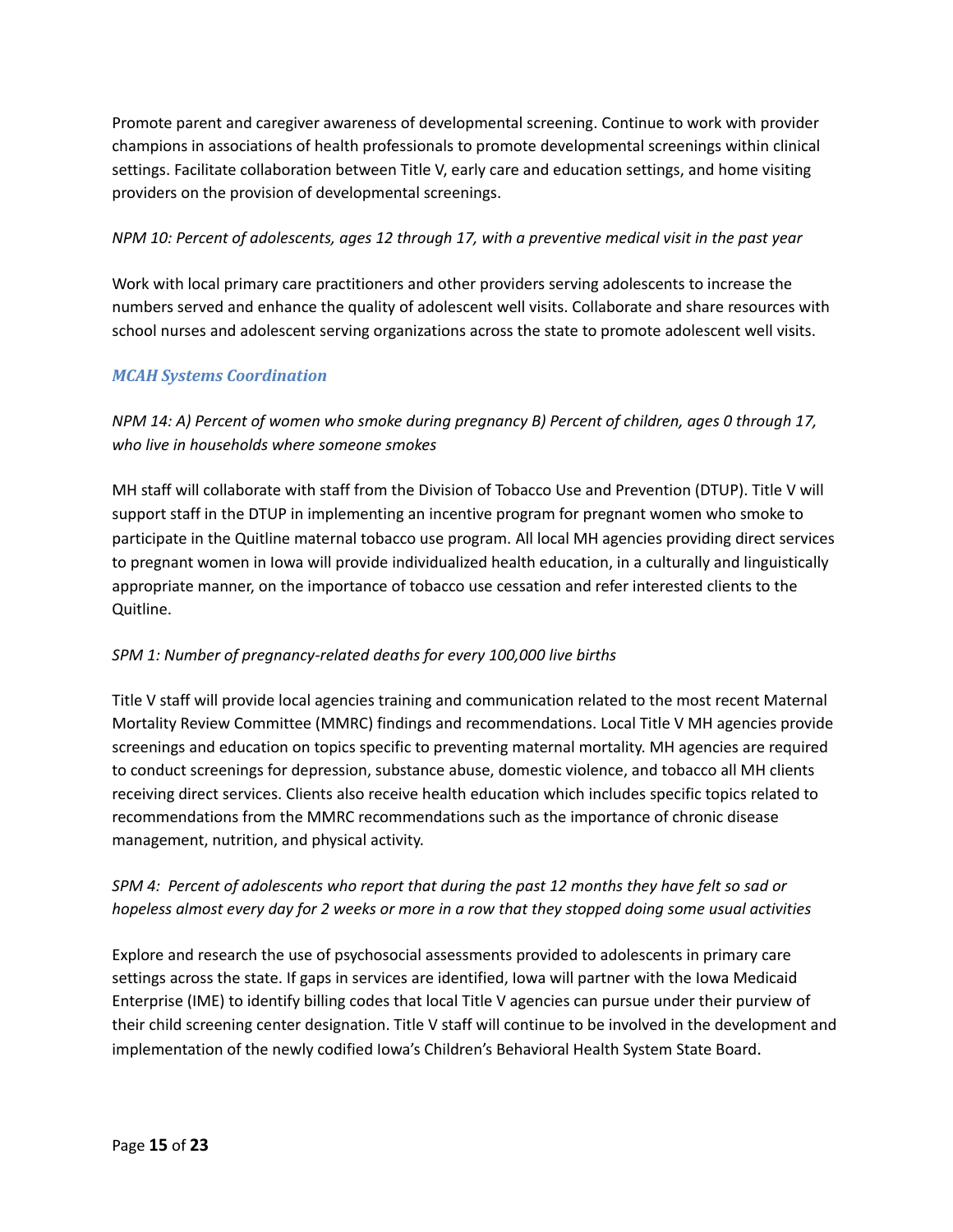### *Dental Delivery Structure of the MCAH Population*

### *NPM 13.1: Percent of women who had a preventive dental visit during pregnancy*

NPM 13.2: Percent of children, ages 1 through 17, who had a preventive dental visit in the past year

*SPM 5: Percent of children 0-35 Months who have had fluoride varnish during a well visit with Physician/health care provider*

Outreach with medical and dental providers to educate on the need for integration. Inform, educate and disseminate scientific evidence on the importance of prenatal dental screening and treatment. Continue to advocate for dental providers to increase the acceptance of new Medicaid covered patients. Assure statewide care coordination network that includes dental home referral, tracking, and follow-up for children. Continue to expand preventive school-based sealant programs such as I-Smile@School.

### *Safe and Healthy Environments*

NPM 5: A) Percent of infants placed to sleep on their backs B) Percent of infants placed to sleep on a *separate approved sleep surface C) Percent of infants placed to sleep without soft objects or loose bedding*

Women who are receiving Title V direct care services will receive safe sleep education based on the mother's needs, taking into account any personal or cultural beliefs the mom or family express, on the following topics: back to sleep, safe sleep environment (crib), no co-sleeping, no extra items in the crib and other recommendations from the AAP and the report from the Child Death review team.

### *SPM 2: Percent of children ages 1 and 2, with a blood lead test in the past year*

Local Title V agencies will coordinate blood lead screening with primary care providers, local public health agencies, local Childhood Lead Poisoning Prevention Programs (CLPPPs) and others providing blood lead testing in the community. Educate parents on the importance of blood lead testing at appropriate intervals. Contractors are encouraged to partner with an agency or group serving one of the priority populations to promote blood lead testing in more culturally targeted ways.

### *SPM 3: Percent of early care and education programs that receive Child Care Nurse Consultant services*

Outreach to local early care and education programs regarding the participation in CCNC services. Promote the utilization of CCNCs to provide Health and Safety pre-service/orientation training for child care providers to meet the requirement within the Child Care Development Block Grant.

### *Access to services, pediatric specialty providers, and care coordination*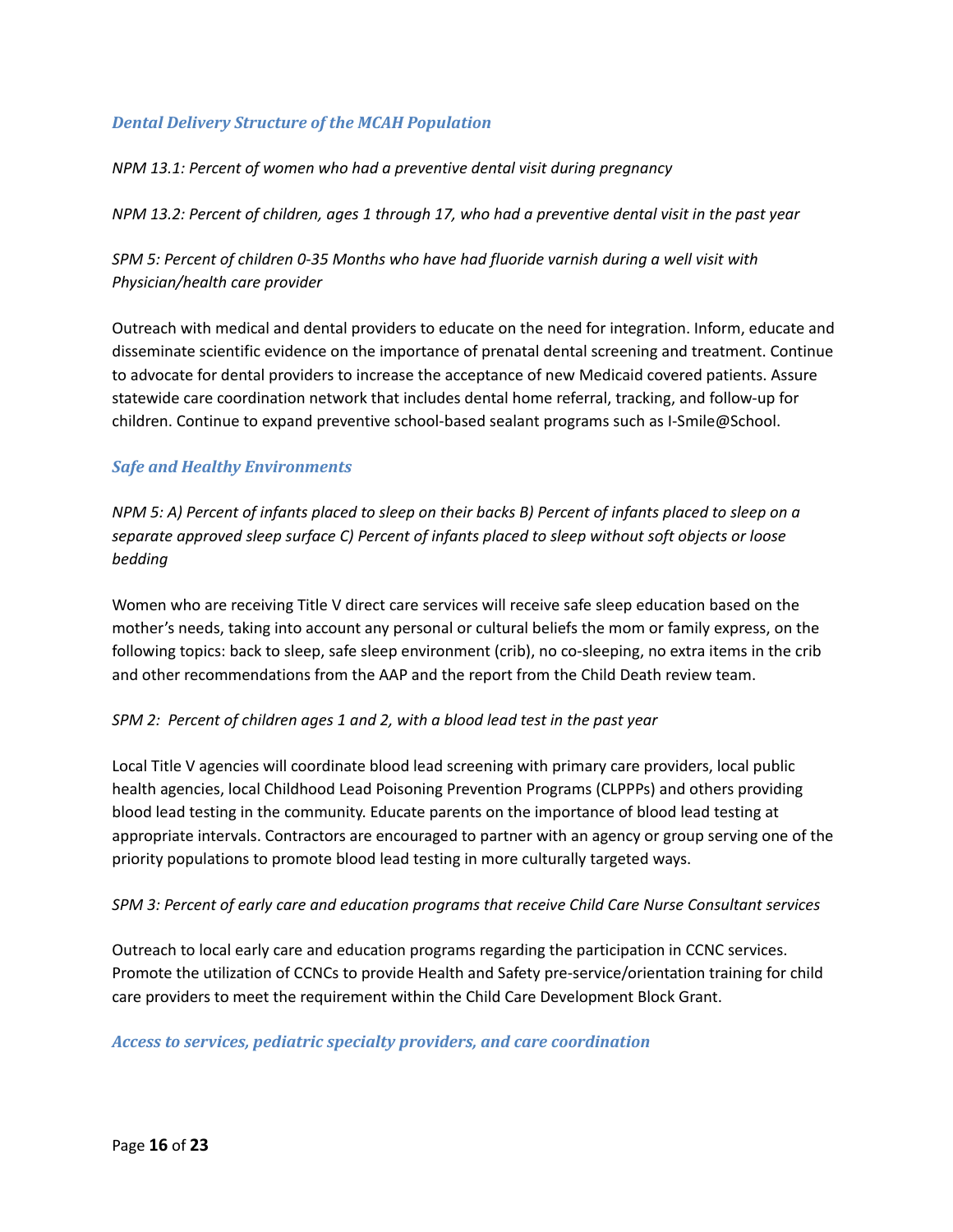NPM 11: Percent of children with and without special health care needs, ages 0 through 17, who have a *medical home*

To address barriers to access to care for CYSHCN, DCCH will focus on: 1) Providing access to specialty care through CHSC Regional Centers; 2) Strengthening infrastructure and increasing opportunities for specialty care through telehealth; and 3) Increasing Primary Care capacity to treat children with complex and/or mental health needs, and developmental and intellectual disabilities.

### *Support for making transitions to adulthood*

*NPM 12: Percent of children with and without special health care needs who receive services necessary to make transitions to adult health care*

DCCH plans to continue existing initiatives and implement new strategies to address needs for youth ages 12 - 21 years who are in the process of transitioning to adulthood and adult health care. A 3-pronged approach will assure that goals are met: 1) Continuing direct services to YSHCN (youth with special health care needs) and families; 2) Updating transition-to-adulthood resources for youth and families; 3) Creating and implementing transition-to-adulthood resources that directly address issues for YSHCN from underrepresented backgrounds.

### *Support for parenting CYSHCN*

*SPM 7: Percent of caregivers of CYSHCN who report overall satisfaction with support services received through Title V*

The support for parenting CYSHCN program area focuses on three areas: 1) Providing family support services to Iowa families of CYSHCN, including recruiting and supporting ethnically diverse staff and cultural liaisons; 2) Increasing support for direct services staff statewide to build understanding about barriers to family participation in health care; 3) Assuring caregiver confidence and capacity to advocate for CYSHCN on all levels (personal/family, community, and policy), including family training to underserved/underrepresented populations.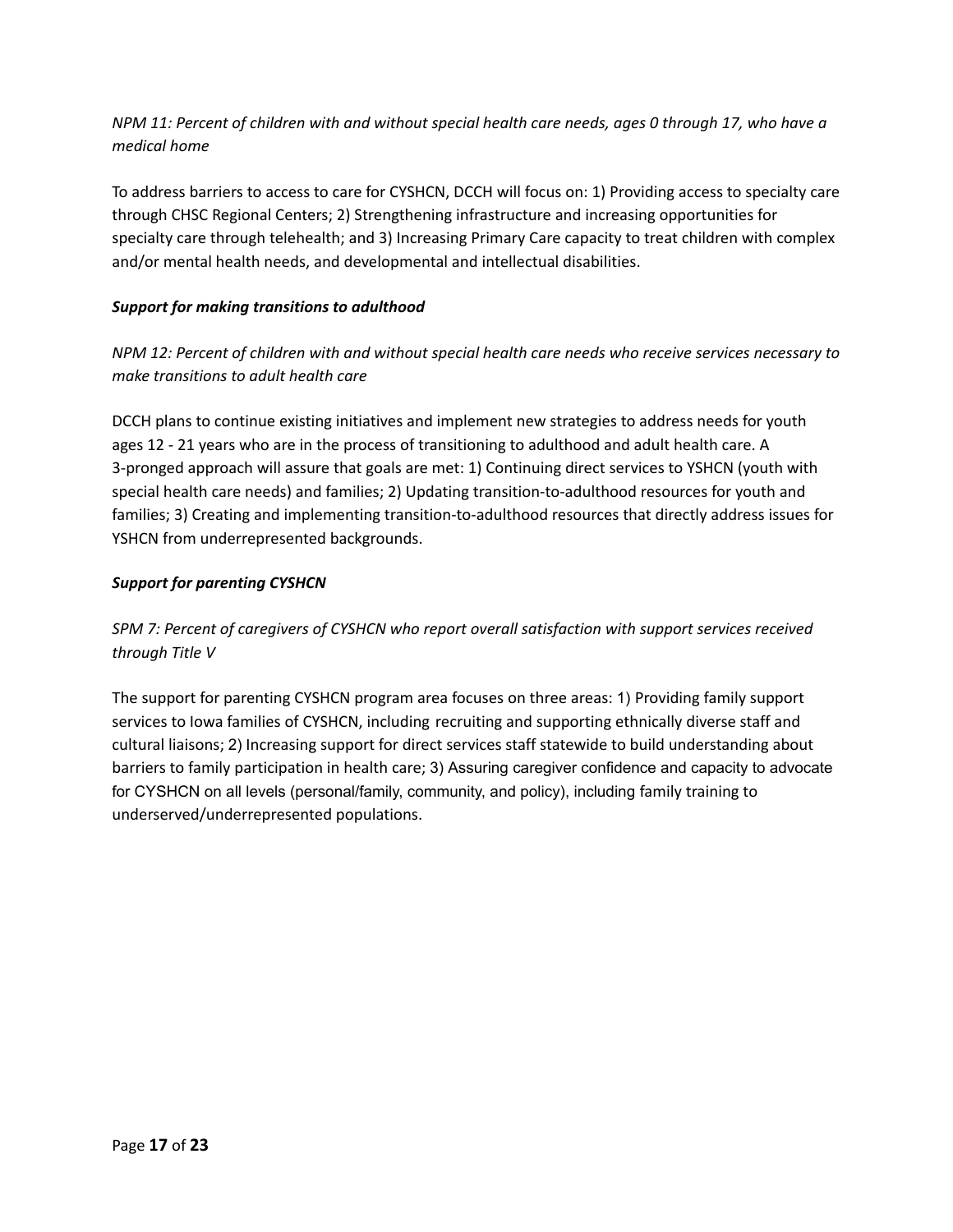# **Title V Program Capacity**

# **Organizational Structure**

The Iowa legislature designates IDPH, a cabinet level agency, as the administrator for Title V and MCH services. The legislature also directs IDPH to contract with Child Health Specialty Clinics (CHSC) within the UI-DCCH to administer the CYSCHN program. Statutory authority identified in the Code of Iowa (Chapter 135, Iowa Administrative Code 641, Chapter 76) provides further reference for the purpose and scope of Iowa's program. Legislative authorization for state expenditure of federal funding under the federal block grant is identified through the appropriations process of the Iowa General Assembly. Contracts between IDPH and DCCH outline the responsibilities of both agencies for fulfilling the mandate for MCH services.

# **Agency Capacity**

Iowa's MCH/CYSHCN programs promote the development of systems of health care for children (with and without SHCN) ages 0-21 yrs, pregnant women, and their families. Iowa strives for services that are collaborative, comprehensive, flexible, coordinated, culturally competent, developmentally appropriate, family-centered and community- based. Iowa's Title V program serves to advance the service delivery of the core public health functions of assessment, policy development and assurance.

# **MCH Workforce Development and Capacity**

Iowa's Title V MCH System is implemented through a community utility model and strives to improve access to care for pregnant women, children, and families. At the state level there are a total of 6.2 FTEs directly funded by Title V. Within BFH there are 39 professional staff and 4 support staff that work (directly and indirectly) on behalf of the Title V program. Iowa has 24 local MCH agencies with a combined workforce of 156.12 FTEs covering Iowa's 99 counties. Local MCH agencies are chosen through a competitive selection process every five years. Local and state MCH partners focus on fostering integration within the public health system and across organizational boundaries/sectors.

# **Key MCH Leadership Staff**

*Marcus Johnson-Miller* has served as Iowa's Title V MCH Director and Bureau Chief of the Bureau of Family Health at the Iowa Department of Public Health since September 2014, but has been involved in Title V coordination and implementation for over 18 years.

*Bob Russell, DDS, MPH* has been the Public Health Dental Director at the Iowa Department of Public Health for 15 years. Dr. Russell assures the Title V program is infusing dental practices in all aspects of the programs.

*Debra Kane, PhD*, is a MCH epidemiologist assigned to IDPH through a contractual agreement with the Centers for Disease Control and Prevention.

# **CYSHCN Workforce Development and Capacity**

DCCH administers Iowa's Title V program for CYSHCN. UI-DCCH delivers its public health, systems building, enabling and direct services through 13 community-based centers across Iowa. The total number of DCCH employees is 95, with 73.08 FTEs. MCHB Title V funds support 64employees, equating to 20.7 FTEs.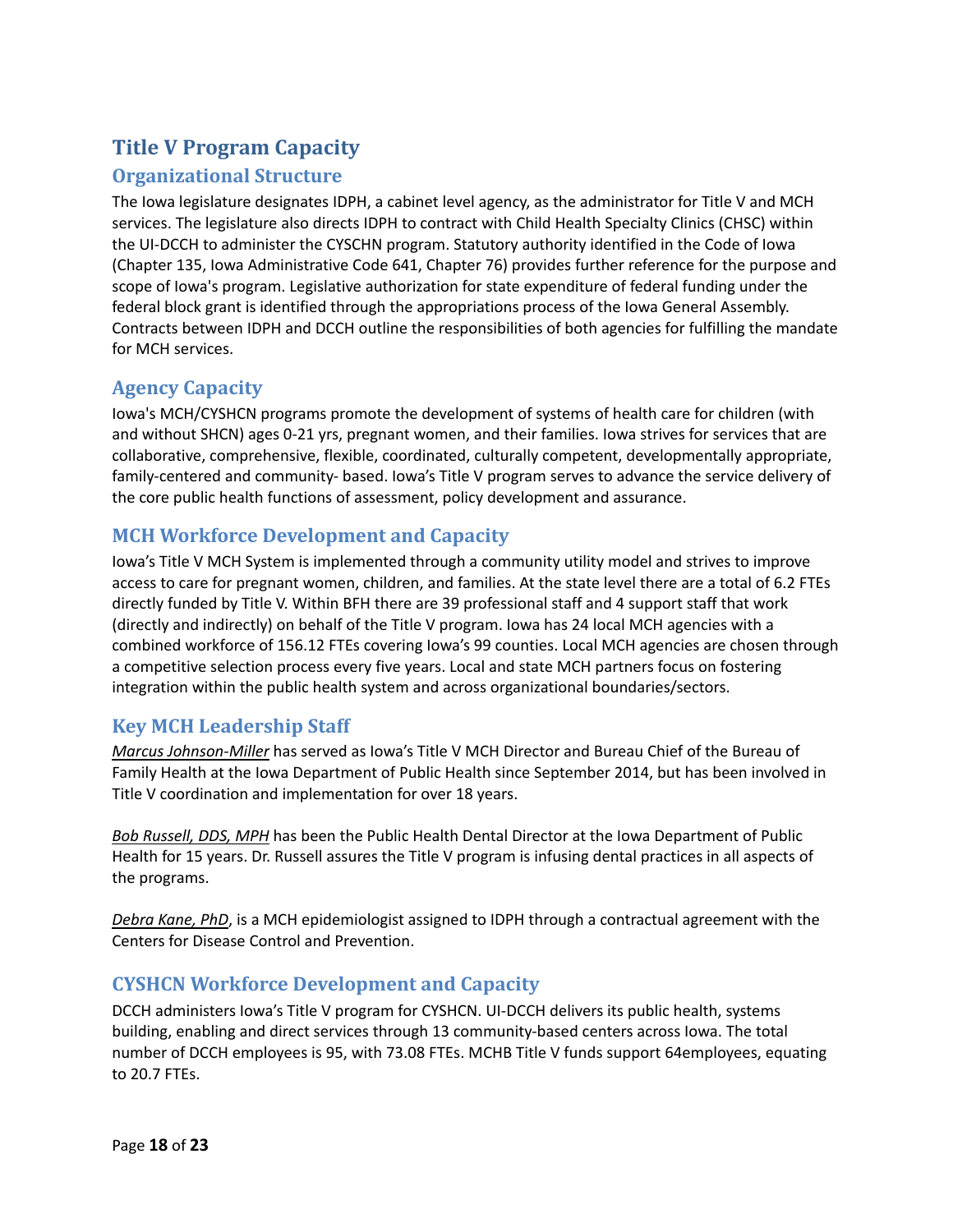# **Key CYSHCN Leadership Staff**

*Thomas Scholz, MD* is Professor of Pediatrics in Cardiology and Child and Community Health at the UI Carver College of Medicine. He is Director of the Division of Child and Community Health and Director of Community Relations for the Department of Pediatrics. He is board certified in Pediatric Cardiology.

*Jessie Marks, MD* is Clinical Associate Professor of Pediatrics in the UI Carver College of Medicine. She is the Medical Director for the Division of Child and Community Health. Dr. Marks is board certified in General Pediatrics and Pediatric Hospital Medicine.

*Rachel Charlot* is a certified Family Peer Support Specialist and has been a Family Navigator since 2008. She has worked in Early ACCESS , Iowa's Early Intervention system, has been an AMCHP family Scholar and is currently Iowa's MCH Title V Family Delegate.

*Jean Willard, MPH* manages Iowa's Title V CYSHCN Program for the Division of Child and Community Health for the University of Iowa Stead Family Department of Pediatrics.

*Alejandra Escoto, MPH* coordinates Population Health Programs for the Division of Child and Community Health for the University of Iowa Stead Family Department of Pediatrics.

## **Promoting and Providing Culturally Competent Delivery of Services**

Although Iowa is less racially diverse than some states, its diversity is increasing. Iowa's Asian and Hispanic communities are the fastest growing population groups. Key informants noted there has been an increase in immigrant and refugee populations, resulting in small groups of people from several different countries, residing within a single community.

UI-DCCH collects race/ethnicity data for CYSHCN receiving services through UI-DCCH. UI-DCCH recognizes that collection, analysis, and dissemination of data related to health disparities and greater outreach to minority and underserved populations are essential to improving Iowa's system and the availability of culturally competent care for CYSHCN.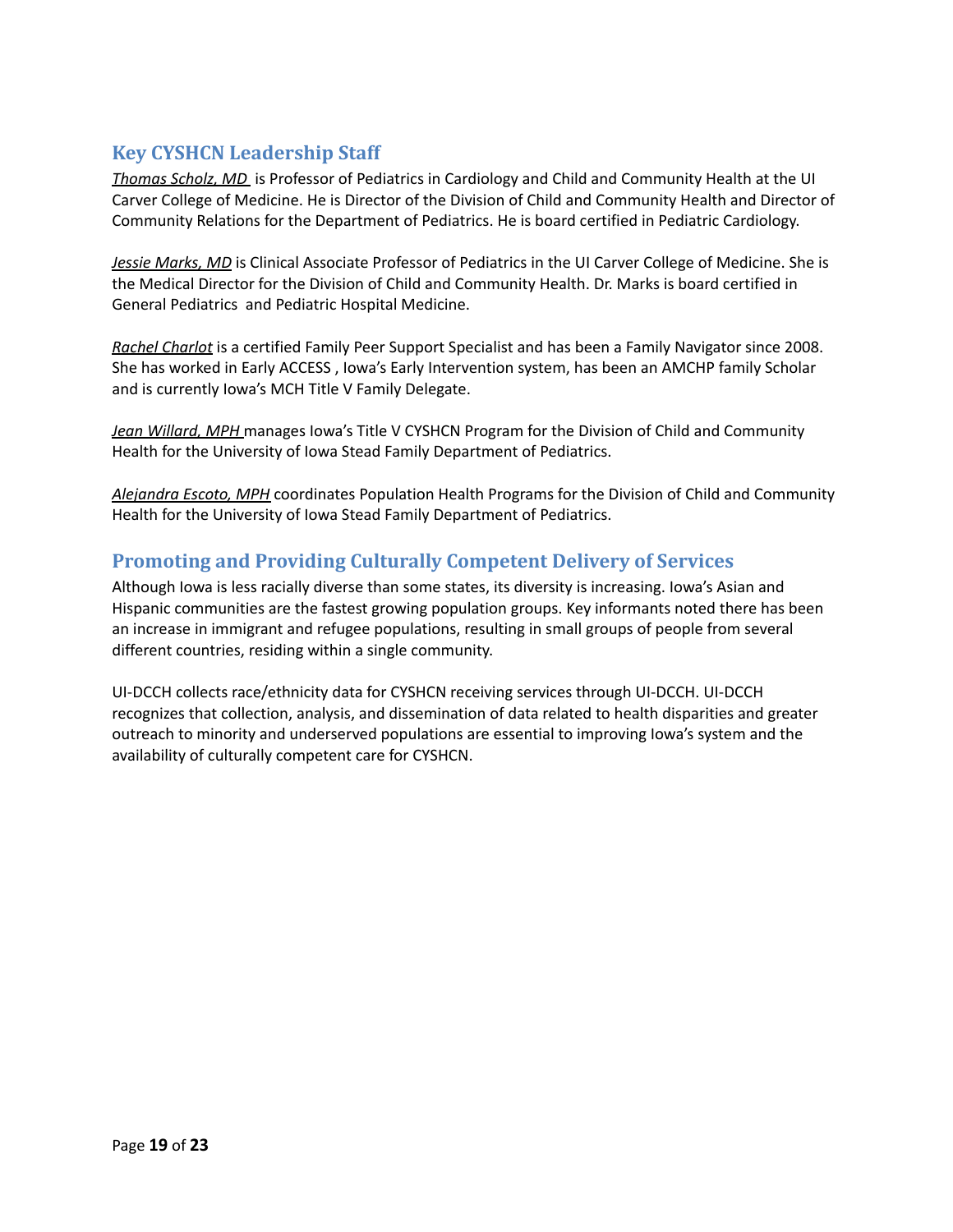# **Partnerships**

IDPH and UI-DCCH maintain many formal and informal partnerships benefiting Iowa families. This leveraging of resources to plan and implement MCH, including CYSHCN, programs results in a strong statewide network.

**MCHB Investments**: Iowa manages several MCHB projects, including the State System Development Initiative and Maternal, Infant, and Early Childhood Home Visiting, Early Childhood Systems of Care grants. Other projects include participation in the MCH Public Health Leadership Institute, Regional Autism Assistance Program, the National MCH Workforce Development Center, and Innovative Evidence-based Models for Improving System Services for CYSHCN.

**Other Federal Investments**: IDPH and UI-DCCH manage and/or work closely with other federal agency's programs that include the PREP, AEGP, Title X Family Planning, Infant and Child Death Review, the Council for State and Territorial Epidemiologists, the National Science Foundation, and Head Start. Projects through the Centers for Disease Control and Prevention include an Oral Disease Prevention grant, a MCH Epidemiologist (CDC assignee), the Pregnancy Risk Assessment Monitoring System, and Early Hearing Detection and Intervention. Strong collaborations exist with the US Department of Agriculture's Special Supplemental Nutrition program for Women, Infants, and Children and the University of Iowa eHealth Extension Network Project.

**Other HRSA Programs**: Federally Qualified Health Centers and Rural Health Clinics are important referral sources for MCH contractors for provision of medical and dental care for Medicaid-enrolled families. The MCH program also works with the Behavioral Treatment through In-Home Tele health for Young Children with Autism and the IPDH STD/HIV/AIDS program.

**State and Local MCH Programs**: IDPH contracts with local health departments and private, non-profit agencies to conduct MCH program activities. In addition to families, these local MCH contractors work with each county board of health within their service area, including participation in regular community health needs assessments and health planning. IDPH programs such as the 1<sup>st</sup> Five Healthy Mental Development and I-Smile™ dental home programs are administered through CH contractors. Both projects rely on local program-specific coordinators to facilitate partnerships and referrals with medical and dental offices and community organizations. Other state and local partnerships include programs addressing adolescent health, bullying prevention, and the Child and Youth Psychiatric Consult Project of Iowa.

**Other Programs within IDPH**: The MCH program, including CYSHCN, has strong linkages within IDPH Bureaus of Immunizations, Oral and Health Delivery Systems, Chronic Disease Prevention and Management, as well as Vital Records & Health Statistics, Multicultural and Minority Health, and Substance Abuse Prevention and Treatment programs. IDPH's Office of Disability, Injury & Violence Prevention supports state and local efforts to improve services for victims of domestic and sexual violence.

**Other Governmental Agencies**: A strong partner of the MCAH program is Iowa's DHS. A Medicaid policy specialist at DHS provides technical assistance and support to state and local MCH staff. Interagency contracts between IDPH and DHS cover quality service provision for MCH,  $1<sup>st</sup>$  Five, and I-Smile<sup>TM</sup>; Hawk-i outreach and PE; data sharing; and care coordination reimbursement. Collaborations also include the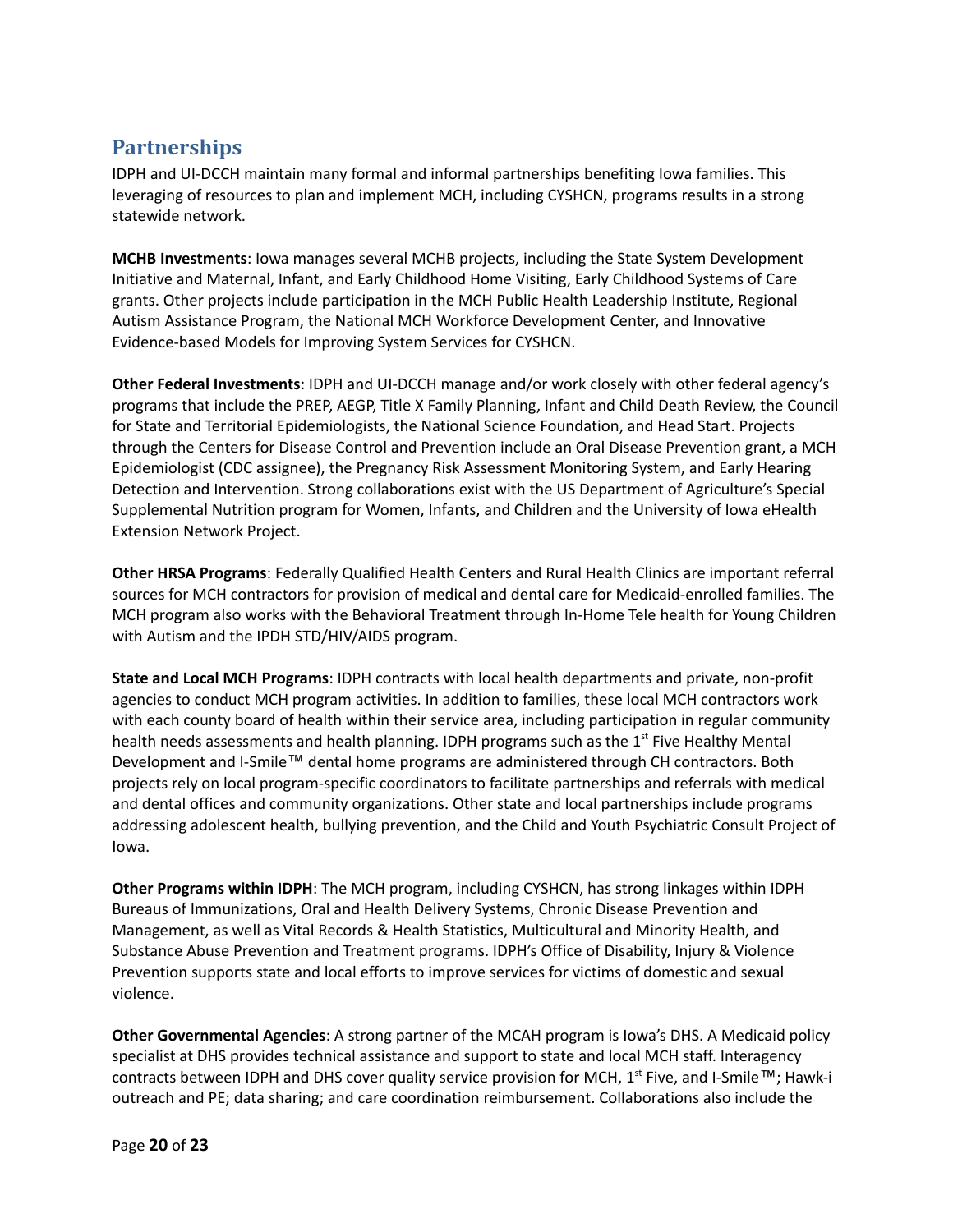Healthy Child Care Iowa program, work with the Autism Support Program, and training and certification for adults with serious persistent mental illness and families of children with SED. Early Childhood Iowa and the Department of Education's Early ACCESS (IDEA, Part C), Regional Autism Assistance, Head Start State Collaboration Office, and School Nurse Consultant are also partners.

**Public Health and Health Professional Educational Programs and Universities**: Iowa's Title V program benefits from long-standing collaborations with several public health and health professional education programs, including UI Colleges of Nursing, Medicine, Public Health, and Dentistry; the University of Northern Iowa; Des Moines University; and community colleges. Activities include education and training for students within health provider training programs, training for MCH contractors about depression screening and Listening Visits, and assistance developing standards of care and evaluating quality of care to reduce mortality and morbidity of infants.

**Family/Consumer Partnership and Leadership Programs**: Some of the ways that IDPH and UI-DCCH hear family and consumer viewpoints are through focus groups, advisory councils, the Access for Special Kids Resource Center, and Family Voices.

**Other State and Local Public and Private Organizations that Serve the State's MCH Population**: IDPH and UI-DCCH appreciate many public-private partnerships with organizations such as Delta Dental of Iowa Foundation, the Iowa AAP, ChildServe, Blank Children's Hospital, the Iowa Primary Care Association, Magellan Behavioral Health, Meridian Health Plan of Iowa, the National Alliance on Mental Illness Iowa Chapter, and Child and Family Policy Center. Opportunities range from funding for school-based dental sealant programs, participation on health advisory councils, and evaluating program data.

### **Family/Consumer Partnerships**

Nature and substance: The UI-DCCH employs 41 family members of CYSHCN as Family Navigators (FN). FN work in regional centers, contributing to Title V activities and other programs for CYSHCN and their families. A Family Advisory Council (FAC) began in 2014. IDPH maintains family partnerships through 21 MH and 22 CH contract agencies that work directly with families within their service areas, providing care coordination, referral assistance, and gap-filling preventive health services. Families are represented on the Title V MCH Advisory Council (MCHAC) and on local health coalitions and similar types of councils.

Diversity of members engaged: The UI-DCCH FN vary in age, urban or rural geographic location, military family status, and special health care needs of their child. Members of the FAC are diverse regarding gender, race and ethnicity, socio-economic descriptors, and age. Family diversity is woven into the fabric of the MCH program. Contractors regularly respond to the changing needs and backgrounds of families using assessments and feedback from those families and incorporating specific outreach to racial and ethnic minorities. In 2014, 34% of CH clients and nearly 20% of MH clients were of Hispanic or Latino ethnicity. Racial makeup of MCH clients included African-American, American Indian, and Asian.

Number engaged, the degree of engagement, compensation, and MCH core competencies: The UI-DCCH FN are employed full-time, permanent part-time or hourly part-time. Members of the FAC are compensated for meeting attendance and receive stipends for mileage. The FN and members of the FAC receive training on MCH core competencies. The MCHAC includes three family representatives. All members of the MCHAC are given resources for self-training in the MCH core competencies and orientation to the Title V program. Compensation is not provided for participation on MCHAC. The MCHAC assists with assessing needs, prioritizing services, establishing objectives, and encouraging public

Page **21** of **23**